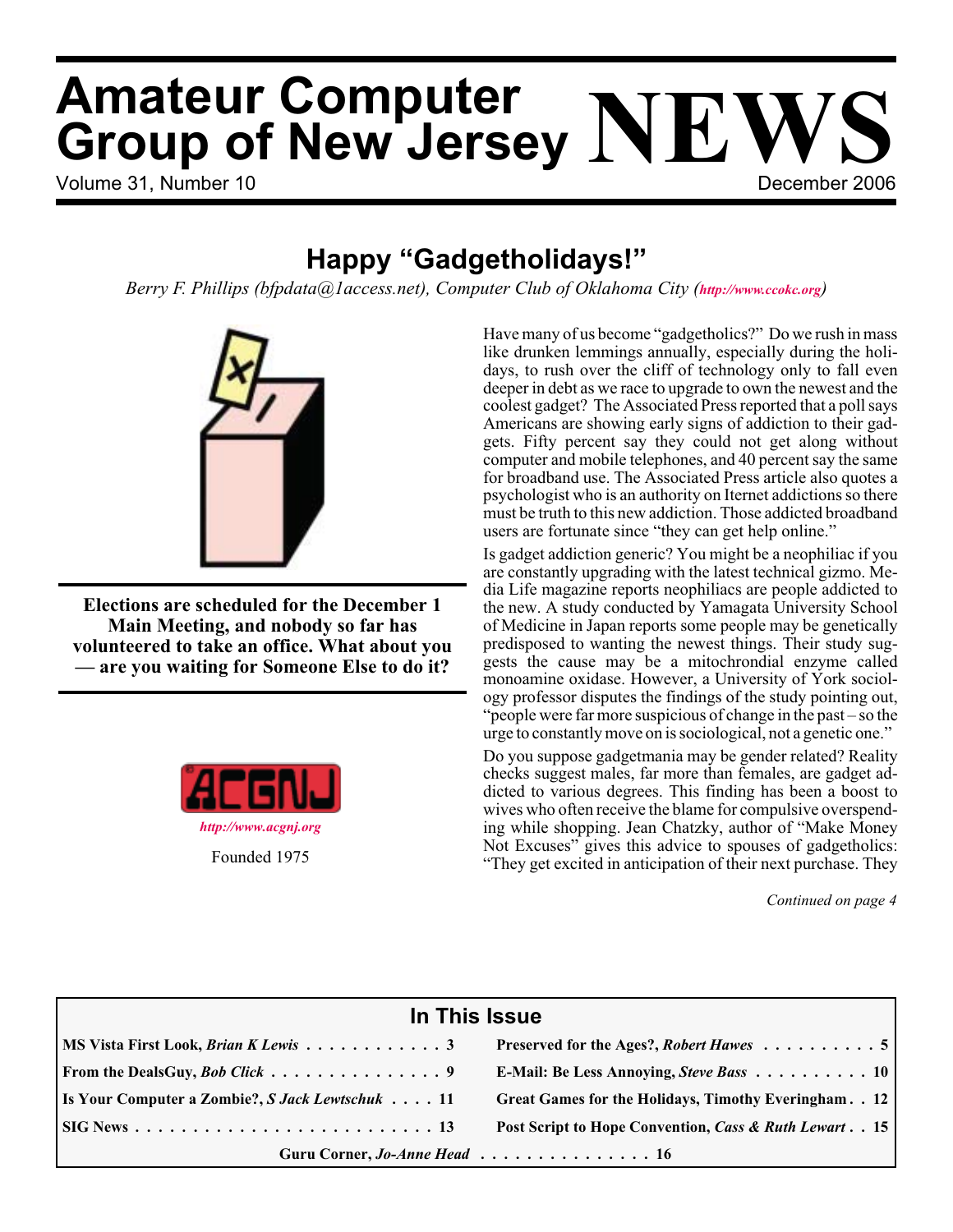#### **Officers, Directors and Leaders Officers Board of Directors**<br> **President** Evan Williams (908) 359-8070 Director Emeritus (908) 359-8070 Director Emeritus Sol Libes (609) 520-9024 Vice President Frank Warren (908) 756-1681 Through 2006 Bill Farrell (732) 572-3481 Treasurer Lela Rames Lela Annes (908) 889-2366 Secretary Mike Redlich (908) 246-0410 Lenny Thomas Past President Scott Vincent (973) 539-8169 Malthi Masurekar (732) 560-1534 Through 2007 Gregg McCarthy **Special Interest Groups Arnold Milstein** (908) 753-8036 Net 1973) Manuel J Goyenechea (201)998-1048<br>C Languages Bruce Arnold (908) 735-7898 100 Norm Wiss C Languages Bruce Arnold (908) 735-7898 Gamers Guild Gregg McCarthy Genealogy Frank Warren (908) 756-1681 **Standing Committees** Investing Norman Wiss APCUG Rep. Frank Warren (908) 756-1681<br>Java Michael Redlich (908) 537-4915 Facilities John Raff (973) 560-9070 Java Michael Redlich (908) 537-4915 Facilities John Raff (973) 560-9070 Layman's Forum Matthew Skoda (908) 359-8842 Financial Frank Warren (908) 756-1681 Lotus Notes Mike Barlow (732) 873-1107 Historian Lenny Thomas LUNICS Andreas Meyer Membership Mark Douches (908) 889-2366 MCP Gregg McCarthy Newsletter — open — Visual Basic Rick Elbanna Trenton ComputerFest Scott Vincent (973) 539-8169 VBA & Excel James Ditaranto (201) 986-1104 Vendor Liaison Bill Farrell (732) 572-3481 Window Pains John Raff (973) 560-9070 Webmaster John Raff (973) 560-9070

### **ACGNJ News**

**Editor**

Barbara DeGroot 145 Gun Club Road Palmerton PA 18071 Tel: (570) 606-3596 bdegroot@ptd.net

#### **Associate Editor** Bill Farrell (732) 572-3481 *wfarr18124@aol.com*

**Publisher**

**ACGNJ News** is published by the Ama- teur Computer Group of New Jersey, In- corporated (ACGNJ), PO Box 135, Scotch Plains NJ 07076. ACGNJ, a non-profit ed-<br>ucational corporation, is an independent computer user group. Opinions expressed<br>herein are solely those of the individual author or editor. This publication is **Copy-**<br>right © 2006 by the Amateur Computer<br>Group of New Jersey, Inc., all rights re-**Group of New Jersey, Inc., all rights re- served. Permission to reprint with ap- propriate credit is hereby given to non-profit organizations.**

**Submissions:** Articles, reviews, cartoons, illustrations. Most common formats are acceptable. Graphics embedded in the docu-<br>ment must also be included as separate files. Fax or mail hard copy and/or disk to editor: OR e-mail to Editor. **Always con**firm. Date review and include name of word processor used, your name, address and phone *and* name, address and phone of manufacturer, if available.

**Tips for reviewers:** Why does anyone need it? Why did you like it or hate it? Ease (or difficulty) of installation, learning and use. Would you pay for it?

**Advertising:** Non-commercial announce- ments from members are free. Commercial ads 15 cents per word, \$5 minimum. Camera ready display ads: Full page (7 x 10 inches) \$150, two-thirds page (4½ x 10) \$115, half-page \$85, one-third \$57, quarter \$50, eighth \$30. Discount 10% on 3 or more con- secutive insertions. Enclose payment.

**Publication Exchange:** Other computer user groups are invited to send a subscription to ACGNJ at the address below. We will re- spond in kind.

**Address Changes** should be directed to Martin Rosenblum (*m.rosenblum@ieee.org*) and/or to his attention at ACGNJ at the ad- dress below.

**Membership**, including subscription: 1 year \$25, 2 years \$40, 3 years \$55. Student or Senior Citizen (over 65): 1 year \$20, 3 years \$45. Family of member, without subscription, \$10 per year. Send name, address and payment to ACGNJ, PO Box 135, Scotch Plains NJ 07076.

**Typographic Note**: The ACGNJ News is produced using Corel Ventura 5. Font fami- lies used are Times New Roman (TT) for body text, Arial (TT) for headlines.

#### **E-Mail Addresses**

Here are the e-mail addresses of ACGNJ Officers, Directors and SIG Leaders (and the Newsletter Editor). This list is also at (*<http://www.acgnj.org/officers.html>*).

| <b>Bruce Arnold</b>  | barnold@blast.net            |
|----------------------|------------------------------|
| Mike Barlow          | barlowm@bright-ideas.com     |
| Barbara DeGroot      | bdegroot@ptd.net             |
| James Ditaranto      | ExcelVBA@hotmail.com         |
| <b>Mark Douches</b>  | pcproblems@pobox.com         |
| Rick Elbanna         | rick@nobella.com             |
| <b>Bill Farrell</b>  | wfarr18124@aol.com           |
| Manuel Goyenechea    | goya@servertec.com           |
| Sheldon Koepf        | sheldonk@intac.com           |
| Sol Libes            | sol@libes.com                |
| Malthi Masurekar     | masureka@umdnj.edu           |
| Gregg McCarthy       | greggmc@optonline.net        |
| Andreas Meyer        | lunics@acgnj.org             |
| Arnold Milstein      | mrflark@yahoo.com            |
| Jim O'Keefe          | okeefejim@yahoo.com          |
| John Raff            | jraff2@optonline.net         |
| Lela Rames           | lrames@att.net               |
| Mike Redlich         | mike@redlich.net             |
| Matt Skoda           | som359@aol.com               |
| Keith Sproul         | ksproul@noc.rutgers.edu      |
| Lenny Thomas         | lennythomas@technologist.com |
| <b>Scott Vincent</b> | scottvin@optonline.net       |
| Frank Warren         | kb4cyc@webwarren.com         |
| Evan Williams        | nhpressgo@blast.net          |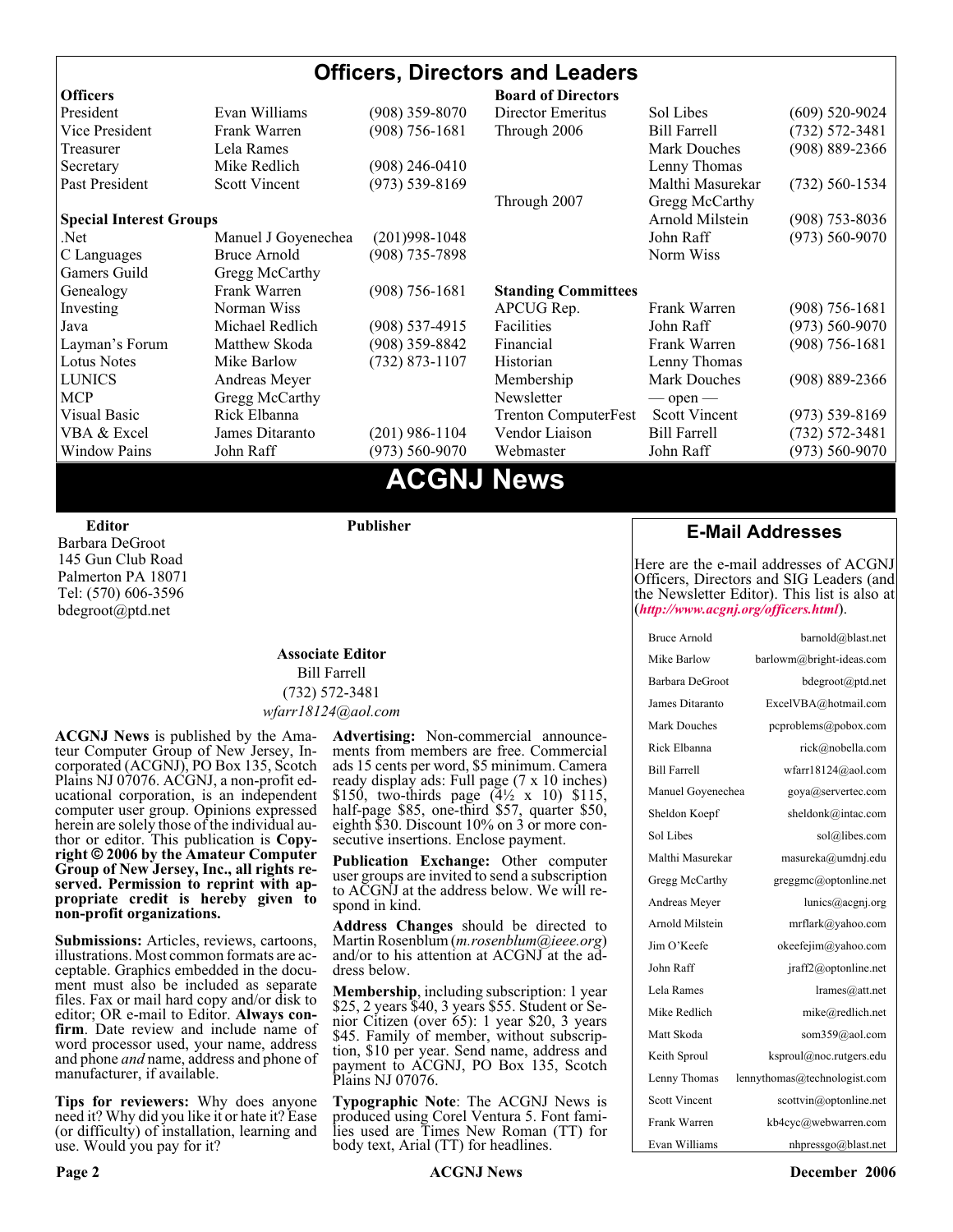### **Microsoft Vista Beta — First Look**

*Brian K. Lewis, Ph.D. (bwsail@yahoo.com), Sarasota Personal Computer Users Group (<http://www.spcug.org>)*

Many of the reviews that I have read on the early releases of Windows Vista have been done on "fast" hardware. Many times with 1- 2 GB of RAM. Knowing that many users of Windows XP will probably upgrade to Vista with their current hardware, I installed a Beta 2.0 copy of Windows Vista on an older machine. This computer has an Intel 1.3 GHz CPU and had 256 MB of RDRAM. I upgraded the RAM to 512 MB which is normal for many Windows XP users. The computer also has an ATA 40 GB hard drive and it did have a CD writer. However, when I went to install Vista, I found the installation disk was a DVD. So I had to upgrade to a DVD unit. I did manage to find a Sony DVD burner at a very reasonable price. So, a word of warning for those interested in upgrading to Vista when the final version is available, you may have to have a DVD drive to install it. This review is based on my hands-on experience with Vista.

I installed this Beta version to the hard drive as a new installation. It saved the previous version of Windows and user files in one folder. Since I had no applications or personal information on the drive I was able to delete this folder after the installation was complete. I did note that the installation took more than 90 minutes to complete. I'm sure that this was partly related to the speed of this computer as well as the size of the operating system. Since this is a pre-release version, it probably contains debugging code which contributes to its overall size.

Once Vista was installed, it brought up a Control Center Window with icons for several items, one being hardware that wasn't installed and another to add a printer. There were also a Vista tutorial and an icon for new items in Vista. The first thing I tried was to see what hardware wasn't installed. The first item on the list was the ethernet card, next the sound system, then a "Simple Controller" which I finally figured out was the modem and a SCSI controller. To simplify things I removed the modem and SCSI card. Then I tried to install the ethernet card. At that point I started getting the User Account Control (UAC) windows which required that I approve every step that might change the make-up of the computer. Every time I tried to install a driver I had several UAC windows to get through before I could get to the installation process, in spite of the fact I was running as the System Administrator.

Any of you that have set up Window XP Professional should be familiar with the Administrator and User Account system. On my XP Pro system I have the Administrator account and a User account, both of which are password protected. I rarely use the Administrator account, instead I work in the User account. The reason is that without the Administrator account running it is more difficult for trojans or parasites to make changes to any of the system files on my computer, assuming that they can get past the firewall in the first place. I have seen too many XP Pro systems where the user is always running in the Administrator mode which has allowed invasions of the system by trojans/parasites. I have just cleaned out one system that was acting weirdly until I removed 295 parasites/trojans. Whenever I need to install software on my

XP system, I simply use the "Run As" command and enter the Administrator password. That way I don't have to change from the User mode to the Administrator mode.

However, this has all changed in Vista with the User Account Control. Even if you are logged on as the System Administrator, it requests your permission for access to anything related to the system or devices. Just to review the list of hardware in the Device Manager requires that you get permission to do so by clicking in the Permissions request window. When you try to install new software or drivers you get a security window which requires your permission to let you continue. Then you get the UAC window which requires that you verify that you know you are installing new software and that you think it is reliable! You even get a UAC window when you try to download and install Windows Updates! I have learned that there is a good reason for this security. According to one report I have read it is possible for Trojans downloaded to your computer along with a web page, to inactivate your anti-virus, firewall and anti-parasite software. This can all be done in the background if you are running in the Administrator mode. Then changes can be made to your system software that can affect the operation of your computer. The UAC in Vista is designed to prevent this from happening. Once I set up my User account, I had fewer UAC windows show up. They occurred only when I wanted to install new software or drivers. The only thing I had to do then was to provide the Administrator password.

Since I didn't have drivers for the ethernet card, I had to search for one on the Internet using my XP computer. After some research I was able to identify the make/model of the card. Then I found a driver on DriverGuide.com. I downloaded the zip file to my hard drive and burned it to a CD-RW. Then I transferred it to the hard drive on the Vista machine. Vista quickly extracted all the files for me. Then in the device driver, I clicked on "Update drivers" for the ethernet card and told it to search the drive for a driver. Low and behold, it did find and install the driver. Now, after some hard drive activity and approving the UAC to update the Network center, I was on the Internet.

The next thing I wanted was not my sound card driver. It was an anti-virus program. According to the Vista information site only TrendMicro has an A-V program approved for Vista. However, I had noticed on the Avast Web site that they had a Vista compatible version of their A-V software. So I went back to their web site and found that all versions of Avast are now Vista compatible. So I downloaded a free Home Edition and installed it. Again, I had the UAC windows to get through to get the installation under way. After it was installed, I went through the Avast registration and my A-V program was operational. So far, the Avast is running normally and is doing its usual updates in the background.

I have been using the Windows Firewall as I assumed it was a two-way firewall. I have since learned that it is only an in-coming firewall. I plan on replacing it with ZoneAlarm.

*Continued*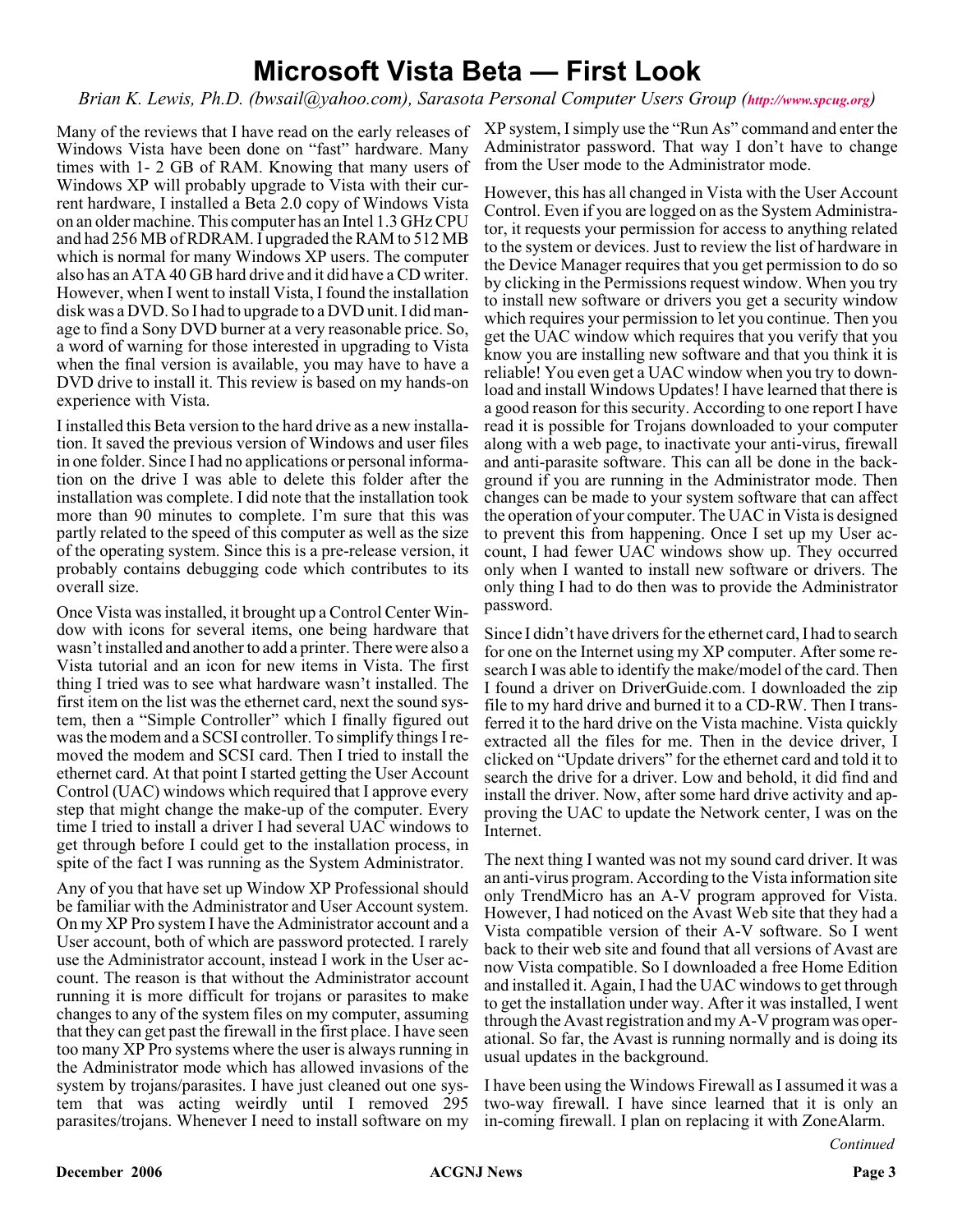#### **Happy Gadgetholidays,** *continued from page 1*

get a little higher when they are making it. And they feel a huge let down when it is over.

Compulsive shoppers also put their own families at risk by racking up bills they can not pay. If you think he is simply over-shopping, he needs your help. Offer to be his shopping buddy, which may contain his urge to splurge. And help him find new ways to avoid falling into that new-tech trap by getting off the email and mailing lists that are tempting him or by finding a new hobby to occupy his time." (I am sure glad that I am a single male so nothing will interfere with my gadget shopping during the holidays!)

Why I even understand that Mrs. Claus is having problems with Santa this year. Some say that Santa has global navigation installed in his high tech sleigh and no longer relies totally on Rudolph, the lead red-nosed reindeer, for navigation. The elves in Santa's workshop have been upgraded and some even replaced by robotics as more high tech gifts are being manufactured than ever before for children of all ages. Mrs. Claus is also concerned about Santa's belly that you recall "shakes like a bowl full of jelly" for fear he will get stuck in a chimney, and his deliveries could not be made on time, disappointing millions globally. Don't worry Santa has been working out daily in his high-tech gym loaded with all kinds of the newest and coolest gadgets. Santa who is male, of course, apparently seems to think that today's addictions are tomorrow's necessities.

Happy Holidays from the Computer Club of Oklahoma City and the Association of PC Users Groups!

*There is no restriction against any non-profit group using this article as long as it is kept in context with proper credit given the author. The Editorial Committee of the Association of Personal Computer User Groups (APCUG), an international organization of which this group is a member, brings this article to you.*

#### **Microsoft Vista Beta,** *continued*

After a re-boot of the computer, Vista popped up a window and asked if it could install my multimedia sound card. I clicked on OK and the next window had two choices, one of which was to search the Internet for a driver. At this point I still had no indication as to the manufacturer of the sound card, so I selected the Internet search. In just a few minutes it changed from searching to installing the software. Then I had a window saying it had installed the software for the Creative Labs sound card! Now that, in my mind is quite an improvement over previous Windows versions.

The one interesting aspect of the Creative installation is that Vista could not install a driver for the game controller. As with most sound cards, there is an output for a game controller. For some reason, Vista was unable to install a driver for this output. It is now listed in the Device Manager as an unknown device. The sound card is listed correctly.

Next step was to set up a User account and shift out of the Administrator mode. That was accomplished quite easily through the Control Panel. So, once I was in User mode, I downloaded a copy of OpenOffice. When I started to install it, a UAC window popped up and I had to enter the Administrator password. Then the installation proceeded normally. Not really any different from the User mode in XP.

Vista has a Security software setup in the Control Panel that is similar to that in XP. It shows the status of the firewall, anti-virus, updates and a new item, Windows Defender. This latter software is an anti-parasite package. It has a default setting to scan your hard drive every day at 2:00 a.m. Since my computer is rarely turned on at that hour, I changed the setting to 5:00 p.m. It is more likely to be running at that time.

The last step was to install two networked printers. I clicked on the "Add printers" icon in the Control Center Window. That brought up the Printer Installation Wizard. I selected a networked printer and told it to find the printer. Several minutes later it told me there were no networked printers. So I backed up and selected browse for printer. That took me through the whole network tree, but I did find the printer. When I selected the printer and went to the next window, a bright yellow warning popped up to tell me that "printer drivers can install viruses! Are you sure this networked computer is trustworthy?" Well, since it is my main computer, I decided it was trustworthy and clicked on the OK button. Then I got the usual UAC window. After entering the password, the installation was completed and a test page printed. I had to go through the same routine with the second printer. But at least both of them are installed and working.

The Vista computer is now part of my local network and I can share files with it. In fact, part of this article was written on the Vista computer using the OpenOffice I downloaded. I had intended to finish the article on that computer, but the hard drive died. I can't fault Vista for this, the computer is old and it was the original drive. So, when the new drive arrives, I will have to reinstall Vista and all the drivers. Since I had activated this copy of Vista, it will be interesting to see what will happen when I have to activate the new installation. Next month I hope to tell you of my experience with the Vista interface. So, hang in there, more information on Vista will be coming.

*Dr. Lewis is a former university & medical school professor. He has been working with personal computers for more than thirty years. There is no restriction against any non-profit group using this article as long as it is kept in context with proper credit given the author. The Editorial Committee of the Association of Personal Computer User Groups (APCUG), an international organization of which this group is a member, brings this article to you.*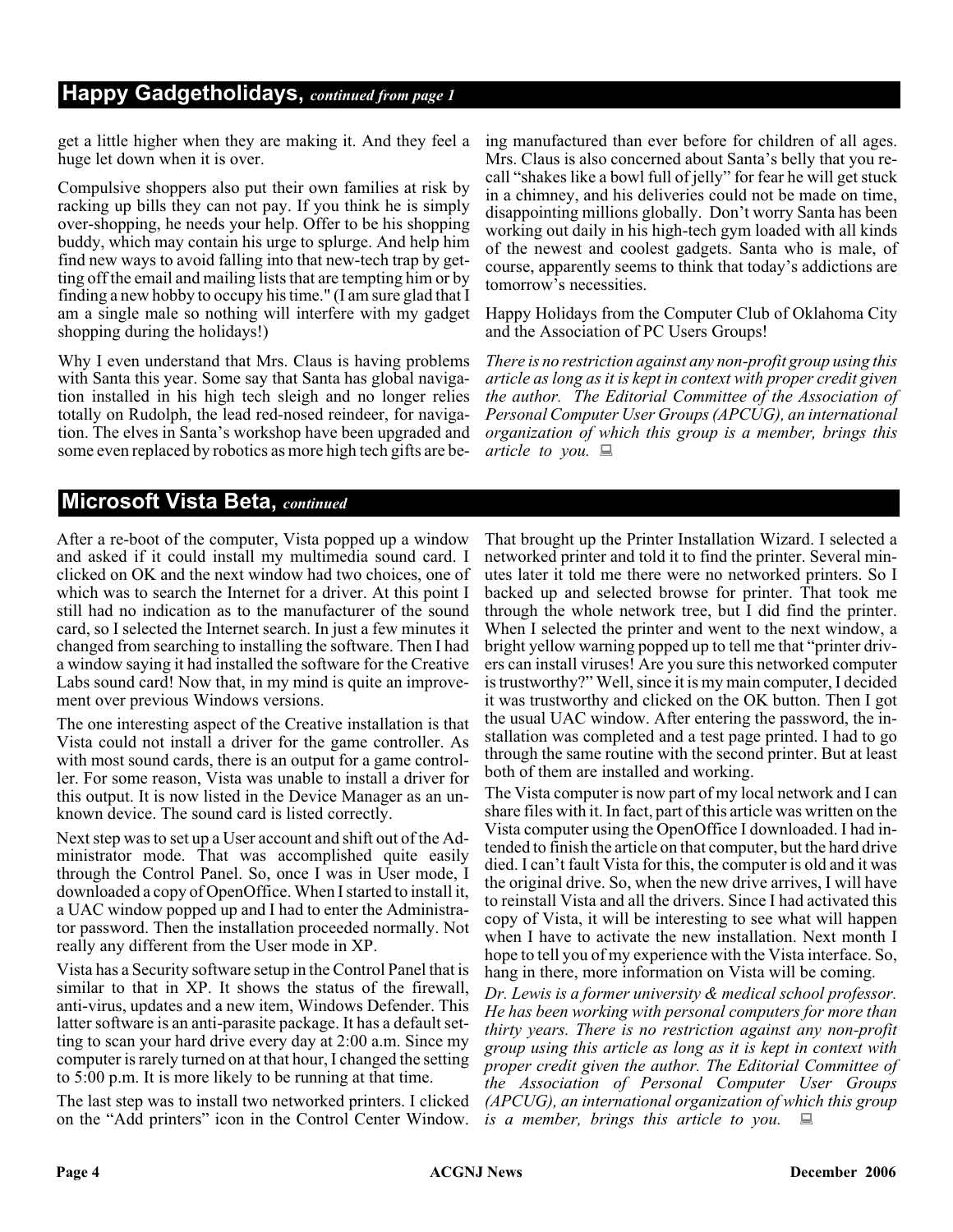### **Preserved for the Ages?**

*Robert Hawes (r.d.hawes@hotmail.com), ACGNJ*

The "experts" tell you to write about what you know. As a computer professional, I know the jobs I've done; when things went right, and **especially** when things went wrong. I spent much of my September article talking about what I did on the job in 1997. This time, I'm looking back even further. It wasn't my first networking job. I'd already spent about a year and a half working with Lantastic (now there, as its name implies, was a fantastic program). Objectively, it wasn't a very big job, either. The customer had a small office with just a handful of workstations and a single server. However, all of my co-workers were busy on other projects. It was the biggest solo job that I'd attempted thus far, and it **was** the first time that I tackled NetWare.

The workstations were 286 computers with no hard drives. They booted from floppy disks, then logged into the network via ArcNet cards. The server ran NetWare version two-something. The current workers used the same IDs and passwords that had been set up for previous employees. No one then in the office knew anything about administering a network. The customer bought the whole thing (including initial setup) as a package deal from some long-gone OEM reseller years before, then essentially let it coast until it was ready to fall apart. That's when they called us in a panic, looking for an upgrade. Even though **nobody** in our company had any NetWare experience, my employer took the job, and then tapped me to get it done.

The word "upgrade" doesn't accurately describe this job. "Complete replacement" is more like it. Ultimately, the only pieces of equipment that didn't get tossed were two printers (and even **they** got new cables). From my point of view, that was a good thing, because it allowed me to leave the old network running as it was while I assembled the new one. I could take the time I needed to set up the new equipment, get everything running correctly, and even train everyone on the new programs; all without unduly impacting day-to-day office operations. (On the other hand, I didn't have any time to waste, either. My employer, of course, wanted the job completed as quickly as possible).

On the software front, things were a bit better. Other than NetWare and their tape backup software, the customer had three main programs: a multi-user network version of Lotus 1-2-3 for their spreadsheet, a network version of Multi-Mate for their word processor, and a network version of a proprietary all-in-one package (whose name I can't remember) that handled the rest of their business needs. Probably the reason I don't remember that last program's name is because it was the only thing that didn't give me any trouble. The company was still in existence, they had a current multi-user upgrade available, and they had excellent technical support.

Novell had excellent technical support, too. They sold the customer an upgrade copy of NetWare version 4.10 at the discount price, but they advised me **not**to try to "migrate" the old system. (That's what they called an upgrade made over the existing network to a new hard drive on a new computer). While the manual said it was possible, and provided detailed instruc-

tions, the representative I spoke with told me that to his knowledge, migration had **never** worked properly from a system like the one I had. As far as their networking software was concerned**,** the old installation was **so** old that everything had been changed. **Not one single file** had a corresponding upgrade in their new version, so the whole operating system would be installed from scratch, anyway. Apart from the data files, the only parts that would actually be transferred were the startup scripts, user IDs, and access permissions. In my rep's experience, for a setup as old as mine, the architecture of the new network would be **so** different from the old one that something in those areas **always** got translated wrong. With a really big network, there was no choice but to migrate, and then fix the glitches as you ran into them. In my case, he said that I'd have a lot less trouble if I did a fresh installation on the server, created a completely new set of scripts and passwords, and then copied just the data files to the newly created user directories on the new hard drive. NetWare wasn't easy. I had a steep learning curve, but **not** any more so than if I'd attempted to migrate. However, once I figured out exactly how to set up users and permissions for the new system, everything worked exactly as it was supposed to. Copying the data files was a snap. Who knows what problems I might have run into if I hadn't been given that advice?

Aside from those two printers, that all-in-one program, and NetWare, everything else (hardware or software) got changed. The old workstations were replaced by 486 computers with VGA color monitors. They booted the latest DOS from their own hard drives, then logged into the network via Ethernet cards connected to a common hub. Each ran its own copy of Windows 3.1. The old system's tape backup drive still worked, but it was obsolete and its software installation disks were nowhere to be found, so I installed a current IDE tape drive and backup program in the office administrator's new workstation. I suppose that I could have upgraded Lotus 1-2-3, but the person who would be doing most of the spreadsheet work was an Excel fan, so each workstation was given a single user copy of the latest release of Excel for Windows. Microsoft was out to obliterate Lotus, so they'd made it easy for Excel to use 1-2-3 data files. (We could probably have obtained a multi-user version directly from Microsoft, but it was faster, easier, and probably cheaper to get single-user versions from my employer's usual wholesale software source). That just left the word processor. An upgrade was out of the question, because Multi-Mate had fallen by the wayside long ago. Since they still needed to access their previous correspondence, I had to find an existing Windows word processor that could convert Multi-Mate files.

*Continued* In the dim, dark past, when I got my first PC, WordStar for DOS (then a top-of-the-line, cutting edge word processor) came bundled with it. Over the years, I upgraded WordStar several times, and was generally satisfied with its performance. For reasons I won't go into here (but which I will undoubtedly rant about someday), I didn't like Windows 3.1 when it eventually came out. For now, I'll just say that it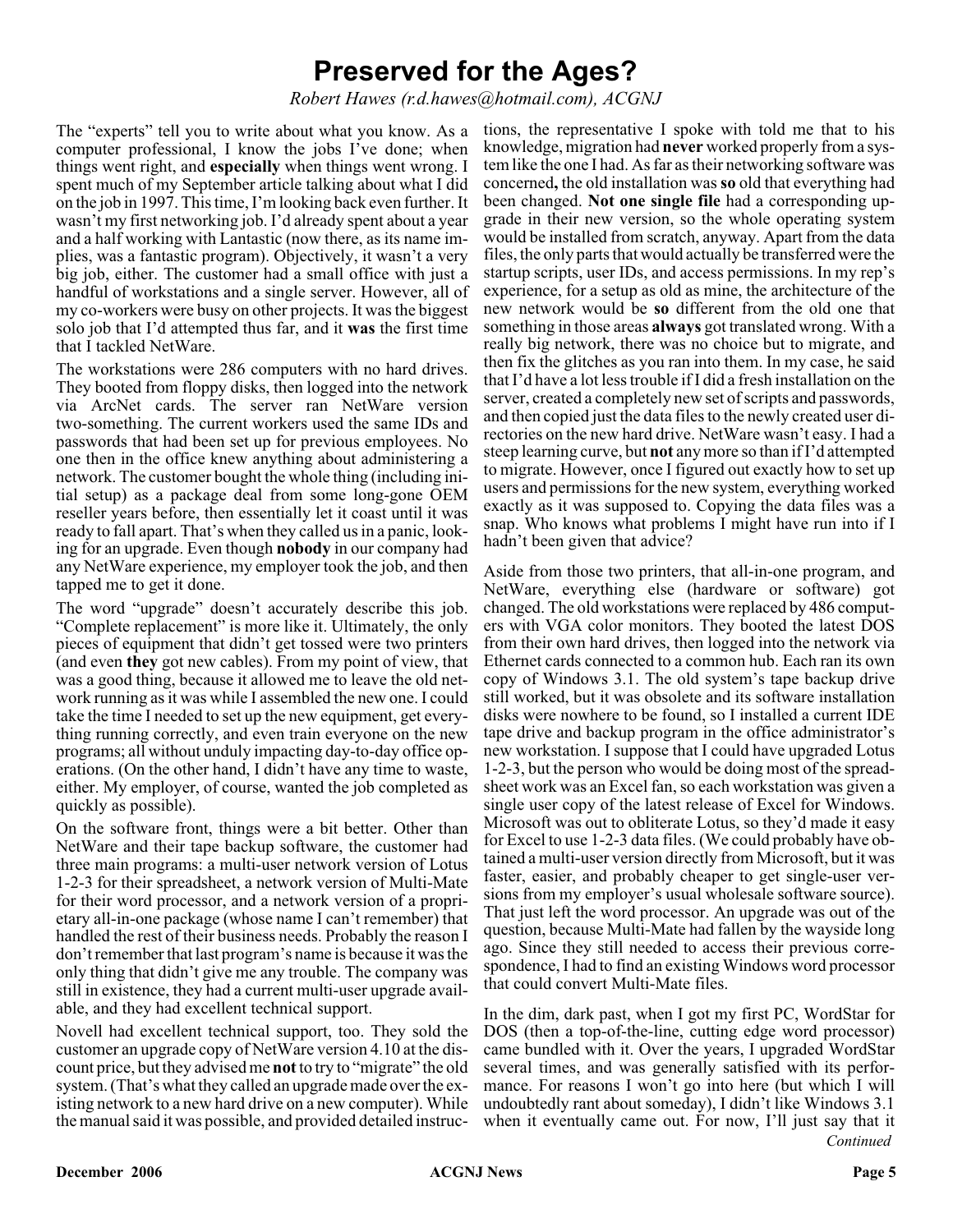#### **Preserved for the Ages?,** *continued*

absolutely flat out **refused** to do something that I routinely did under DOS every day. I solved this problem by continuing to work mainly in DOS. I limited my use of 3.1 to the few programs I had that only ran under Windows, and I didn't switch to a Windows word processor until I absolutely had to. That time came when I went to work for the company that sent me out on the job I've been describing. They used WordPerfect 5-something for Windows. To keep in sync with their front office, I bought a copy of WordPerfect 6.0 for Windows to use at home. (Unlike Microsoft, WordPerfect had an excellent reputation for maintaining backward and forward compatibility. My employer's older version had no problem reading the default documents created by my newer version). Searching for Multi-Mate capability, I naturally looked to my own computer first, and found exactly what I needed. So I purchased single-user copies of the currently available version for each of the customer's new workstations. That was WordPerfect 6.1 for Windows. As fate would have it; with that release, WordPerfect dropped a lot of its support for other manufacturers' ancient and/or discontinued file formats. To my professional embarrassment, this program that I'd recommended to our customer couldn't read their Multi-Mate files.

I've **never** been able to understand this particular move on WordPerfect's part. The progression from 6.0 to 6.1 indicates a minor but significant modification, so they must have added something new. But what did they gain by cutting down on their foreign file import capability at the same time? I mean, they already **had** all the necessary input filters. It wouldn't have cost them anything to just leave them in. Instead, they probably had to pay somebody extra to take them out without leaving any traces behind. Even if only one in a million of their customers ever really used this feature, it **still** would have remained a positive aspect of their product. I've asked this question of the universe at large before; "Why would a vendor produce an 'upgrade' that actually **removes** features from their previous version"? This wasn't the first (or last) time, and I haven't received a satisfactory answer yet. WordPerfect can't have wanted the reaction they got from me: Any brand loyalty I might have been developing for them just vanished. Anyway, let's get back to our story.

I had to move fast. My reputation (and maybe my job) was at stake. Given time, I'm sure I could have isolated and copied just the converter section from the WordPerfect installation on my own computer, but I didn't **have** any time. Instead, I tried a quick-and-dirty approach and (luckily for me) it worked. Using my original distribution disks, I installed my version 6.0 on each of the customer's workstations. Then, using the appropriate set of disks for each computer, I re-installed their version 6.1 on top of mine. That completely overwrote my version with the customer's version of WordPerfect, **except** for the parts which had been eliminated from 6.1. Now, they had the Multi-Mate compatibility that I'd promised them.

Here, almost halfway along, we finally get to the point that links us to last month's article. The lesson is that you can't entrust a proprietary software package, no matter what its reputation, with exclusive control of the way to access your

data files. The State of Massachusetts once used WordStar, and now they use Microsoft Office. A government has to produce documents that can be readily available even **centuries** later. Suddenly, they found themselves having trouble accessing WordStar documents created less than twenty years ago. Then, they looked closely at likely future accessibility to their current Office data files, and they recoiled in horror.

Have you ever looked at an HTML file with a plain-text editor? If so, you'd see that the entire content is completely visible. Everything remains clearly legible, with **none** of the 33 unprintable ASCII control characters anywhere in sight. Now "legible" doesn't necessarily mean "understandable". HTML commands can grow quite complex, especially when created by MS Word. (Bill and his meddling minions love to stick their big hairy hands everywhere. Microsoft's automatically generated HTML code routinely inserts two or three **lines** of text into a document, where two or three **words** of general purpose HTML code would have done the job just as well). It may be complex, but the whole file is still readable in straightforward English (or whatever native language you happen to be working in). The data stays accessible.

WordStar documents, Lotus 1-2-3 spreadsheets, and DBase databases, while they **do** contain some unprintable characters, are still almost as readable. Look at them with a generic text editor (or the TYPE command in DOS) and you can separate the data from the control codes. You'll lose your formatting, but if you work at it, you can get the data out. In addition, specifications for all these types of files have been published for years. Anyone, **including** a commercial competitor, could use those specifications to construct programs that can accurately read all of them. On the other hand, Microsoft's Office file formats are all binary. Try looking inside any of **them** and you get zip. Furthermore, specifications have **not** been published for **any** Office file type. Apparently, they're undocumented even deep inside Microsoft itself. I guess I've been lucky in my use of older versions of Word and Excel files for backwards compatibility. I haven't used PowerPoint, professionally or personally, since 1996. I'm told that if I still had my old PowerPoint presentations, and if I tried to open them with today's PowerPoint, it probably wouldn't be able to read them. That kind of performance is unacceptable to **any** user, individual or government.

*Continued* Instead of looking to older formats for compatibility (as I did), Massachusetts decided to search for a new, state-of-the-art file saving system that would insure widespread future accessibility to their data, and they found a good one. So, a little over a year ago, the State of Massachusetts announced that **OpenDocument** (also known as ODF, see Appendix I below for further details) would soon be adopted as their standard format for office applications, text documents, spreadsheets, charts and graphical documents such as drawings and presentations. That was instead of Microsoft's proposed new **XML** (see Appendix I) format. At that point, the ODF standard had been released for quite some time, and was already available in several open source office suites, but MS XML (scheduled for inclusion in the next version of MS Office) was still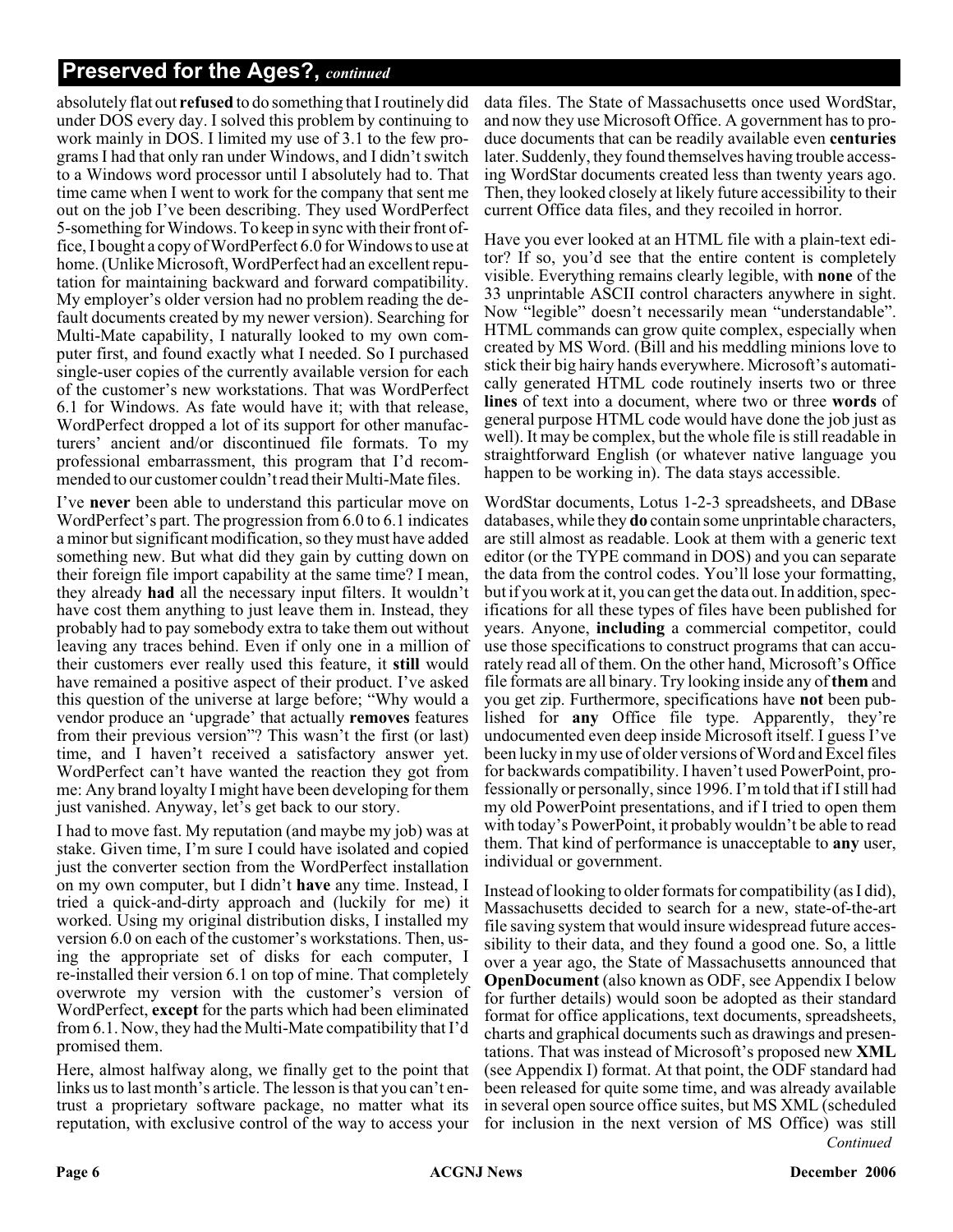#### **Preserved for the Ages?**, *continued*

mostly vaporware, hardly seen by anybody outside of Microsoft (or inside, for that matter).

When Massachusetts first made their announcement, the biggest known difference (other than the fact that OpenDocument had been developed by a variety of independent organizations and had already been extremely well tested, while Microsoft was still making it up as they went along) was that transforming data accurately between ODF and **XHTML** (see Appendix I) will be easier; because they both use a similar mixed content model, while MS XML uses a non-mixed model. Since I'm not completely sure what that last part means, I can't really say how important it might be; but similarity seems better than non-similarity, so you know I'm rooting for ODF. As I write this, Massachusetts is still holding out, despite intensive pressure from Microsoft. I hope they don't cave.

#### APPENDIX I: DEFINITIONS

The following definitions were all paraphrased from Wikipedia, the free encyclopedia (*<http://www.wikipedia.org>*). Instead of alphabetical order, I've tried to list them in a logical arrangement that matches the sequence in which they were introduced. I think they tell an interesting story if you read them this way, but many are interconnected, so you still might have to jump around a bit.

**OpenDocument**, or ODF, is short for the OASIS Open Document Format for Office Applications, an open format for saving and exchanging office documents such as memos, reports, books, spreadsheets, databases, charts, and presentations. It can be implemented into any system, be it open source or a closed proprietary product, without royalties. The ODF format is intended to provide an open alternative to proprietary document formats, so organizations and individuals can avoid being locked in to a single vendor. It was developed by the OASIS industry consortium (Organization for the Advancement of Structured Information Standards, formed in 1993), based upon the **XML** format originally created by **OpenOffice.org**. Approved as an ISO and IEC International Standard (ISO/IEC 26300), ODF is the first standard for editable office documents to be vetted by an independent recognized standardization body. Interestingly, Microsoft is a member of OASIS.

**XML** (Extensible Markup Language,) is a wide standard for encoding structured information. Its primary purpose is to facilitate the sharing of data across different systems, particularly systems connected via the Internet. Languages based on XML (such as **XHTML**) are defined in a formal way, allowing programs to modify and validate documents in these languages without prior knowledge of their particular form.

**XHTML**(Extensible Hyper Text Markup Language) became a World Wide Web Consortium (W3C) recommendation in 2000 with version 1.0, and XHTML 1.1 has been a W3C recommendation since 2001.Whereas HTML (Hyper Text Markup Language) is an application of **SGML**, a very flexible markup language, XHTML is an application of XML, a more restrictive subset of SGML.

**SGML** (Standard Generalized Markup Language) is a meta-language in which one can define markup languages for documents. SGML is a descendant of GML (Generalized Markup Language), developed by IBM in the 1960s.

**OpenOffice.org** (it can't formally call itself "OpenOffice" due to trademark problems) is an open source office suite released in 2000. Abbreviated as OOo or OO.o, it was developed from the code base of StarOffice, a commercial office suite acquired by Sun Microsystems from the German company StarDivision in 1999. OO.o is free software, with source code available under the **GNU** Lesser General Public License (**LGPL**).

**GNU** is a free operating system begun in 1983 by Richard Stallman. The name is a recursive acronym for "**G**NU's **N**ot **U**nix", chosen because its design is Unix-like, but it differs from **UNIX** by being free software, and not containing any proprietary UNIX code. GNU has been under active development ever since, releasing many libraries, system utilities, and end-user applications over the years. Many GNU programs have been ported to numerous other operating systems. To ensure that GNU software remains free, the GNU project designed and released several license formats over the years. Their GNU GPL (General Public License) is now the most common free software license, used by many GNU programs, as well as a large number of free software programs that are **not** part of the GNU project at all. It gives all recipients of a program the right to run, copy, modify and distribute it, while forbidding them from imposing further restrictions on any copies they distribute. This idea is referred to as "copyleft". Most **Linux** distributions have been released under the GPL. The GFDL (GNU Free Documentation License) and the **LGPL**(Lesser General Public License) are two other GNU licenses.

**LGPL** (Lesser General Public License) is a GNU license originally written to address the specific requirements of certain software libraries. Currently, some distributions (such as OpenOffice.org) find that it meets their needs better than the GPL. The GNU licenses aren't the only free software licenses out there. Some others are the **BSD** license, the MIT License (also called the X License or the X11 License), and the MPL (Mozilla Public License). They all have the same end in mind - to freely release software while not just dumping it into the public domain. For various reasons, each is slightly different, but all have one thing in common - if you comply with any of them, you automatically don't comply with the proprietary license for the proposed MS Office XML implementation. That's how Microsoft's weasel lawyers worded previous agreements for their soon-to-be-abandoned binary formats, and that's what they intend to do again.

**UNIX** (all capitalized) is the proprietary trademark for the computer operating system originally developed in the 1960s and 1970s by a group of AT&T employees at Bell Labs. The rights to the UNIX source code are currently the subject of a fiendishly complicated lawsuit, which I'm not even going to try to describe here. The term Unix-like (with just the U capitalized) is used to describe operating systems (such as **BSD**,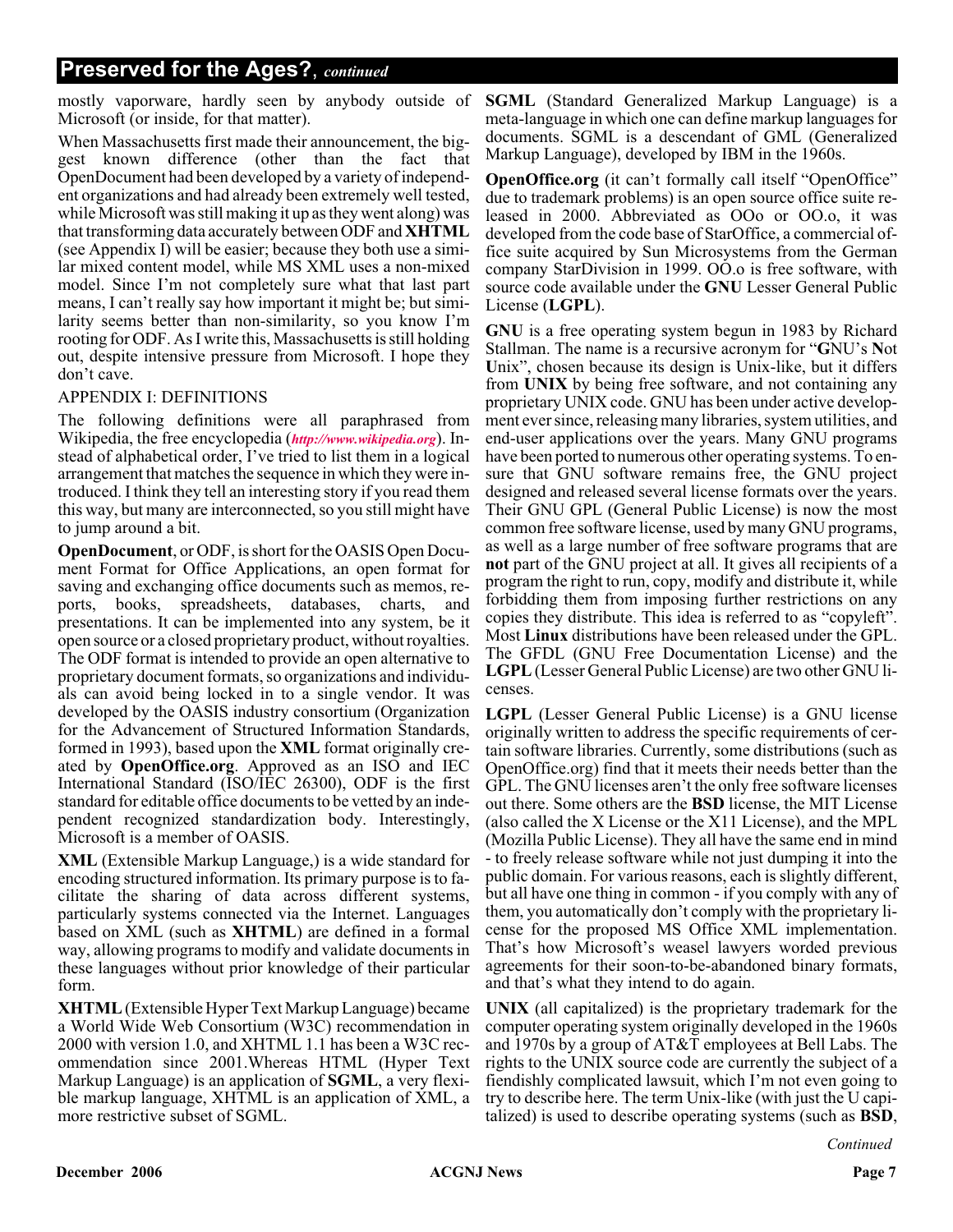#### **Preserved for the Ages?,** *continued*

GNU, **Linux** and Mac OS X) that behave similarly to UNIX, but **don't** contain any proprietary UNIX code.

**BSD** (Berkeley Software Distribution) is the Unix-like operating system originally distributed by the University of California, Berkeley, starting in the 1970s. At first, Berkeley worked with AT&T on the development of UNIX for academic use. Then, the Department of Defense got involved, and many innovations pioneered by BSD spread to other UNIX environments. Then there was a lawsuit, and (to make a **long** story short) the BSD developers retained the rights to their share of the code. So BSD is now called "Unix-like" because its code is **not** owned by UNIX. In contrast, some releases of proprietary UNIX still contain sections of BSD code. According to the BSD license, this is perfectly legal. (The BSD license is more permissive that the GNU General Public License. Punsters who refer to the GPL as "copyleft" call the BSD license "copycenter". You can finish the joke from there by yourselves). In 1995, the University of California, Berkeley ceased their participation, but the BSD project went on without them. Currently, several BSD variations are in active development.

**Linux** is often described as; "the Unix-like operating system began as a hobby in 1991 by Linus Torvalds", but that's **not** the whole story. Here's a closer approximation of what really happened: In 1983, Richard Stallman founded the GNU project, intended to create a completely free operating system. By 1992, the GNU project had assembled most of the components necessary to meet that goal, except for one thing – the kernel. The GNU kernel was an ambitious project, building on Carnegie Mellon University's "Mach" microkernel research. Unfortunately, this turned out to be a lot more difficult than anticipated. (Indeed, work on the GNU kernel has con-

**Back Issues Needed**

The editor is attempting to build a CD containing all issues of ACGNJ News in pdf format, but our collection is incomplete. We're hoping some faithful reader has been hoarding them and will be willing to lend them to us just long enough to scan them. We promise to return them quickly. Thanks Joseph Gaffney, who loaned his collection for scanning. Below is a list of what we still need.

1985: June, July, August, September

1984: August

1976: January, February, March, April (pamphlet-size booklets)

1975: All issues (pamphlet-size booklets)

If you can supply any of these missing issues (or scanned images or good copies), please contact the Editor by email (*[bdegroot@ptd.net](mailto:bdegroot@ptd.net)*). Those who supply missing issues will receive a free copy of the resulting CD as our thanks for your help.  $\Box$ 

tinued ever since, but as of this writing, it **still** isn't finished). At first, Linus Torvalds released his Linux kernel project under a license which forbade any commercial exploitation. In 1992, he switched over to GNU's General Public License. At last, by combining the Linux kernel, most of GNU, and some software packages from other sources, developers could achieve the GNU ideal; a fully functional and absolutely free operating system. So the only part of a Linux system actually developed and maintained by Linus Torvalds is the kernel. That's only a small part, but it's the most important part, so (to GNU's chagrin) it gets the name. Currently, counting both commercial and non-commercial variations, there are estimated to be over **five hundred** different distributions of Linux in active development.

#### APPENDIX II: ANSWER TO TRIVIA QUESTION

Last month's question was; "Why has there **never** been an "official" Linux distribution"? If you read the Linux definition in Appendix I above, you know that's really the wrong question. The right question would be; "Why has there never been an "official" GNU distribution"? Someday, when the GNU kernel is finally finished, there probably **will** be an official GNU distribution. But for now, all of the so-called "Linux" distributions out there are actually hybrids; one part "true" Linux (the kernel), lots of parts GNU, and more parts from other sources. A "pure" Linux distribution would have to contain **only** the Linux kernel. Such a system **is** possible. A small (maybe hand held) special purpose device running embedded Linux might not need to use **any** of the GNU components. I don't know of a device like that right now, but surely one will exist some day. When it does, its operating system could accurately be called an official Linux distribution.  $\blacksquare$ 

|                                                      | Rates                                    |       | Specifications                                                                            |  |
|------------------------------------------------------|------------------------------------------|-------|-------------------------------------------------------------------------------------------|--|
| Full page                                            | $7" \times 10"$                          | \$150 | Published monthly except July and<br>August                                               |  |
| $2/3$ page                                           | $4\frac{1}{2} \times 10$                 | 115   | Closing date: 1st of preceding<br>month. Ex: Apr 1 for May                                |  |
| $1/2$ page                                           | $7 \times 5$<br>$3\frac{1}{2} \times 10$ | 85    | Black & white only on white un-<br>coated offset stock                                    |  |
|                                                      |                                          |       | Non-bleed                                                                                 |  |
| $1/3$ page                                           | $2\frac{1}{4} \times 10$                 | 57    | Printed by sheet fed offset                                                               |  |
|                                                      | $4\frac{1}{2} \times 7\frac{1}{4}$       |       | Halftone screen: 120                                                                      |  |
| $1/4$ page                                           | $3\frac{1}{4} \times 5$                  | 50    | Negatives rightreading, emulsion<br>side down.                                            |  |
|                                                      | $2\frac{1}{4} \times 7$                  |       | Halftones/photos \$10 extra                                                               |  |
| $1/6$ page                                           | $2\frac{1}{4} \times 5$                  | 35    | Ads must be camera ready                                                                  |  |
|                                                      | $4\frac{1}{2} \times 2\frac{1}{2}$       |       | Send check with copy, payable to<br>ACGNJ Inc.                                            |  |
| $1/8$ page                                           | $3\frac{1}{4} \times 2\frac{1}{2}$       | 30    | Material should be sent to ACGNJ,<br>PO Box 135, Scotch Plains NJ<br>07076                |  |
| Business card                                        |                                          | 25    |                                                                                           |  |
| 10% discount for 3 or more<br>consecutive insertions |                                          |       | For further information contact<br>Frank Warren, (908) 756-1681,<br>kb4cyc@webwàrreń.com. |  |
|                                                      |                                          |       |                                                                                           |  |

### Advertising Rates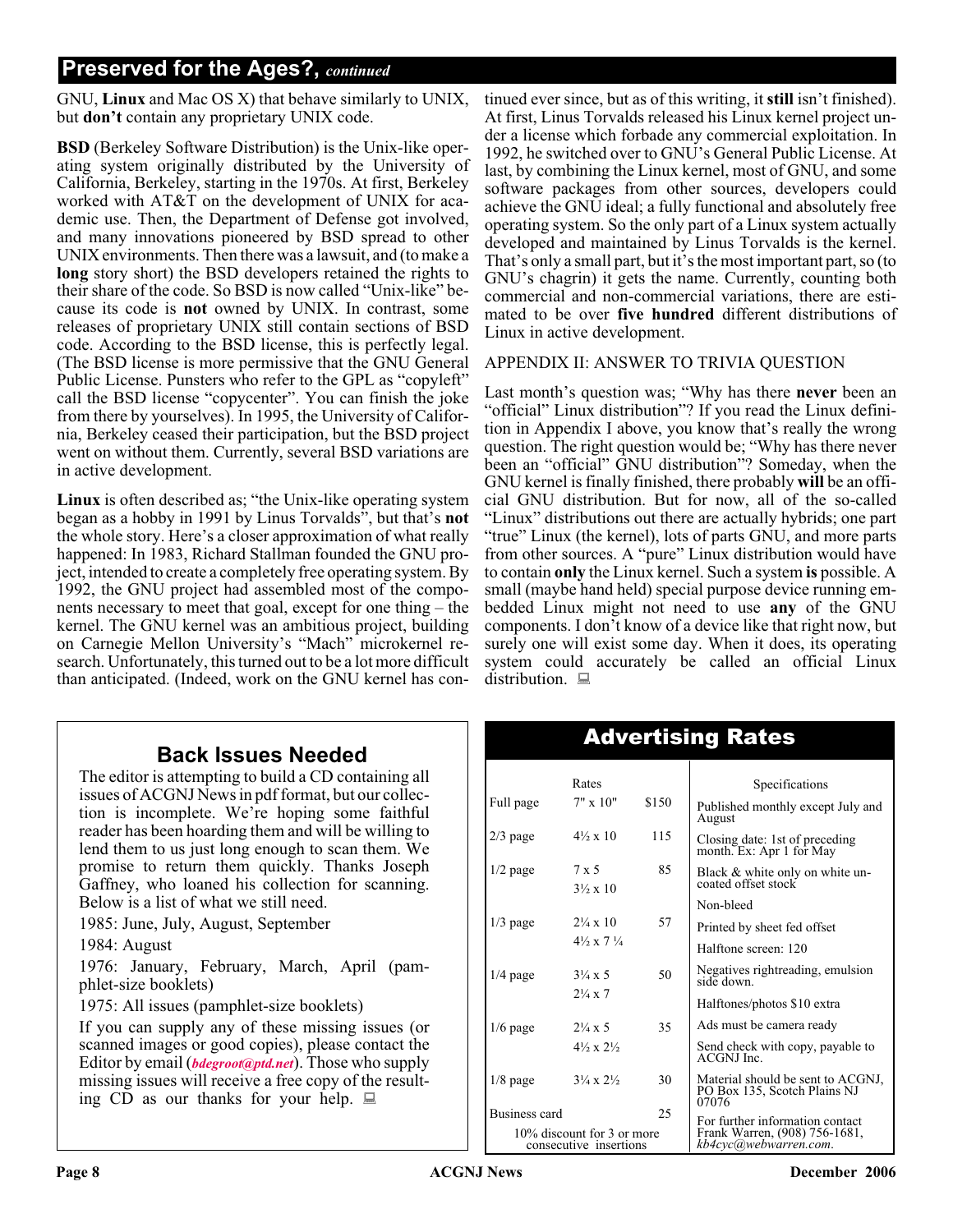### **From the DealsGuy**

*Bob (The Cheapskate) Click (bobclick@mindspring.com), Greater Orlando Computer Users Group*

#### **\*Here Is Some Fast Food Technology**

Technology is fast catching up with vending machines according to this article I read in Information Week. Soft drink machines are everywhere you go, also vending machines for candy, coffee and many other types of products, even machines that dispense ice cream bars and ice cream sandwiches. A technique has now been developed for an ice cream vending machine that does not need to be refrigerated full time. To quote from the article, "we pump the base mix, aerate it, flavor it, flash freeze it, scrape it up off a freezing surface, form it into a scoop and into the consumer's cup in 45 seconds." Also, no refrigeration is required for warehousing. Read the article at *[informationweek.com/story/showArticle.jhtml?articleID=193004764](http://www.informationweek.com/story/showArticle.jhtml?articleID=193004764)* and it also mentions their use of Linux for the machine.

#### **\*Have Your Medical Data With You!**

Be medically prepared with all your medical records hanging around your neck (or in your possession) when you are away. Medistick makes a USB flash drive that is designed to hold up to five medical histories. It appears to be a self-extracting file that can also offer password protection. Medistick has medical emergency logo on the sides. Capacities are available from 128 MB to 4 gigs and costing \$57 for the 128 mb size. *<http://www.medistick.ch>* Information is collected and entered by you, or your doctor, if his staff will help in that regard, and the document automatically converts to a pdf file.

I doubt I would use the password protection because what if you are incoherent and can't give medics the password to open the file for your medical information? On the other hand, since some folks write their password on the side of their computer, you could do that with the Medistick. I am cramped for space here so be sure to check their Web site to get the best description of the product. It sure sounds great to me, and so is the deal. All your records are carried with you including all your doctors' names and phones. If you see a new doctor, just give them your Medistick to get all your medical info. With my health, I will probably need the 4 gig model. Just a thought, but this might make a great Christmas gift for the person who already has everything, and for that person who has a serious medical history.

Medistick has offered the DealsGuy readers this deal: "1 128MB Medistick and software for 1 person for only \$49 with shipping included. (MSRP is normally \$57 plus \$3.50 shipping) This deal is good until Jan. 31, 2007. Readers should click on *<http://www.medistick.ch/en/contact/>* and mention the DealsGuy column in the "comments" area. They will then get an online invoice from Medistick through PayPal for \$49 as payment by credit card in advance."

#### **\*Reminder About the Laptop Discount**

Don't forget about Dave Whittle's discount offer on the Lenova Thinkpad laptops that is still good. Simply call Lenovo's user group inside sales rep, Isaac Williams, directly for help in configuring your system, or to get answers to your questions. Call 1-877-338-4465, Option 1, Extension 6322.

Below are some new products that I received announcements for. I have edited the announcements so check their URL for better info.

#### **\*How About A Backup With Security!**

SoftOptima LLC announces the release of Backup Premium 2.5 backup software. The specially designed protocols SFTP and FTP SSL/TLS provide a high degree of security for data transferred via the Internet. Backup Premium offers the capability to backup user data using SFTP and FTP SSL/TLS and allows substantial safety of the backup process.

You can backup all important files from a Windows profile, Microsoft Outlook, Outlook Express and ICQ; running certain programs before or after backup sessions; and the possibility to work with network drives under different accounts. It's easy to configure the backup process and adjust it to the particular needs of a single user, or a whole company. Backup Premium has an ergonomically correct user interface and a high-quality graphic solution that makes the work with the program simple and yet pleasant.

A fully functional Backup Premium 2.5 trial version is available for a 30-day evaluation period. Registration costs \$39 for a single user license. User group members receive 25% discount at *<http://www.backup-premium.com/special-order.shtml>* until February 2007.

Product Page: *<http://www.backup-premium.com>*

Screenshots and graphics: *<http://www.backup-premium.com/screenshots.shtml>*

Download: *<http://www.backup-premium.com/backuppremium25.exe>*

#### **\*This Product Helps You Work with Your Pictures**

Almalence Incorporated announces PhotoAcute Studio 2.0. PhotoAcute Studio processes sets of images taken in continuous mode. It utilizes super resolution algorithms to convert a sequence of photos into a single high-resolution and low-noise picture that could only be taken with a much better camera. PhotoAcute Studio operates with various camera and image types from mobile cameras to DSLR cameras supporting RAW format and 16-bit color.

Spatial resolution is limited by a camera's matrix and lens, but this limit can be exceeded by means of super resolution that can be done by either acquiring more graphic information (e.g. taking and merging several images of the same object) or by reconstructing the details lost due to the faultiness of the optical system. Noise is the most undesirable factor that degrades image quality. PhotoAcute Studio combines several photos of the same scene, separating the useful signal and the noise, thus providing strong noise reduction without losing the image details. By merging several images taken at different exposures, PhotoAcute Studio expands the dynamic range of the resultant image revealing the details usually clipped in the highlights and the shadows.

PhotoAcute Studio is a Windows based application. The Macintosh version will be released in 2007Q1. A detailed description of PhotoAcute Studio features, online help and an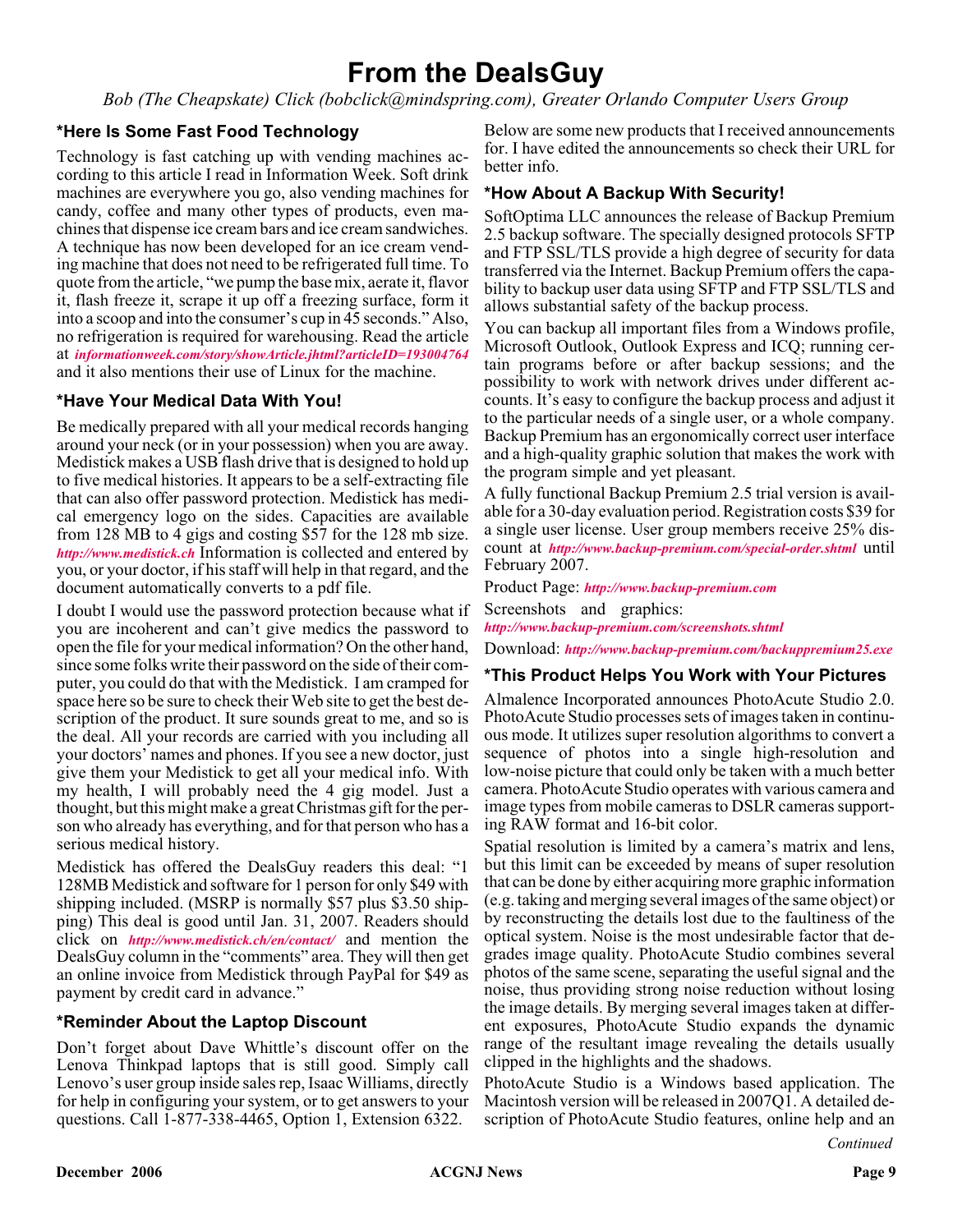*".. here are some ways on how to stop being obnoxious with your e-mail."*

### **E-Mail: Be Less Annoying**

*Steve Bass, PC World*

I've come to the conclusion that everyone needs to take a test before being able to use e-mail. No, I'm serious. You have to take an e-mail test. If you pass, you get an e-mail license. Proudly hang it on the wall. Screw up — send lots of messages with blank subject lines, say — and your license is pulled. You go on probation and attend mandatory remedial e-mail training.

Why am I being so hardnosed? I have a laundry list of ways people drive me wild with e-mail. I wrote about a few in "Get Relief From Annoying E-Mail," my July, 2006 "Hassle-Free PC" column

*[pcworld.com/howto/article/0,aid,125767,tk,nl\\_sbxhow,00.asp](http://www.pcworld.com/howto/article/0,aid,125767,tk,nl_sbxhow,00.asp)*

But I ran out of room in the print column, so here are some more tips, including how to stop being obnoxious with your e-mail.

#### **To Whom Am I Speaking?**

Sometimes I have absolutely no idea who's sending me an e-mail, and this is a problem. I mean, I'll say something to another guy that I wouldn't dream of uttering to a lady my mother's age. [Sorry, Mom.]

Don't share. If you and your live-in (spouse, significant other, whatever) use the same e-mail address, stop it. Extra e-mail addresses are free and consolidating e-mails into one mailbox is confusing the dickens out of me because I never know who I'm writing to.

Use a signature line. Make life easier for me: Add a signature line with your name and e-mail address using the hot-linked mailto: steve bass  $@p$  cworld.com format. It's easier to reply just to you if your e-mail was sent to many people; it's also great for when I forward your e-mail — the new recipient doesn't have to cut and paste your address.

Use your real name. Don't get me wrong, I love your beerbelly49832@yourisp.com. The problem is, I haven't a clue who you are. Be a champ and add your real name in the signature line. And a favor? Don't use initials.

#### **Do I Need to Read This Right Now?**

Look, I'm a very busy man (or so I tell my wife and editor), and I get tons of e-mail every day. I need to do e-mail triage—you know, scanning the inbox for the hottest messages and reading them first. But honestly, I can't do this with most e-mail I get. So here's what I recommend:

The subject is... Tell me, clearly and briefly, what your message is about in the subject line. I delete all messages with vague subjects — Hi, Hello, or worse, an empty subject line (oh, do I hate that!). And make sure you don't trigger my spam filter by using all capital letters, exclamation points, and words you typically see in junk e-mail, like "free," "spam," "mortgage," or "Viagra."

Exec summary. Give me a one- or a two-sentence overview at the start of your e-mail. "I have a complicated issue," you might start out, "involving a Dell, memory cards, and SP2. If you have time to help, I've provided details below.'

*continued on page 18*

#### **DealsGuy,** *continued*

examples gallery are available at *<http://www.photoacute.com>*. You can download a free trial version. The price of the full version varies depending on supported camera types, ranging from \$19 for mobile phone cameras to \$119 for DSLR cameras with the support of RAW format and 16-bit color. Users group members get a 35% discount by going to the order page *[http://www.regnow.com/softsell/nph-softsell.cgi?items=13404-1&ss\\_co](http://www.regnow.com/softsell/nph-softsell.cgi?items=13404-1&ss_coupon=DGY-8JQU) upon=DGY-8JQU* which contains the discount code in the URL. The discount will be applied on the second page of the ordering procedure. This discount is good until January 31, 2007.

PhotoAcute Studio 2.0 can be downloaded at: *<http://www.photoacute.com/studio/download.html>*

Product page URL: *<http://www.photoacute.com/studio>* Direct download link: *[photoacute.com/files/PhotoAcuteStudio\\_setup.exe](http://www.photoacute.com/files/PhotoAcuteStudio_setup.exe)*

#### **\*Got A Pocket PC? You Can Translate Languages!**

LingvoSoft has released LingvoSoft Translator 2007 for Pocket PC featuring the ability to translate between English, French, German, Italian, Portuguese, and Spanish. It provides full-text translation of business correspondence, e-mails, letters, documentation and even the words to your favorite song! If you choose the talking version, not only will you have the

fastest translator available for Pocket PC but you'll also be able to use it to speak. With super fast and super smart search functions, a customizable interface and three different ways to enter text, it will even translate the contents of your device's clipboard automatically upon launching the dictionary application.

#### *<http://www.lingvosoft.com/info/software/Translators/?refid=16179>*

#### *<http://www.lingvosoft.com>*

Users Group members get a 25% discount on any LingvoSoft software title at *[lingvosoft.com/info/software/Translators/](http://www.lingvosoft.com/info/software/Translators/)*. Simply enter your personal gift certificate code "MY8UZPF7M4" in the "Add Gift" field of the shopping cart and click the "Add Gift" button. You should then see the discount deducted from your order's total in the shopping cart. This offer is good until December 31, 2006.

*That's it for this month. I hope to post more new announcements without discounts on my Web site before long. Meet me here again next month if your editor permits. This column is written to make user group members aware of special offers or freebies I have found or arranged, and my comments should not be interpreted to encourage, or discourage, the purchase of any products, no matter how enthused I might sound. Visit my Web site at <http://www.dealsguy.com>*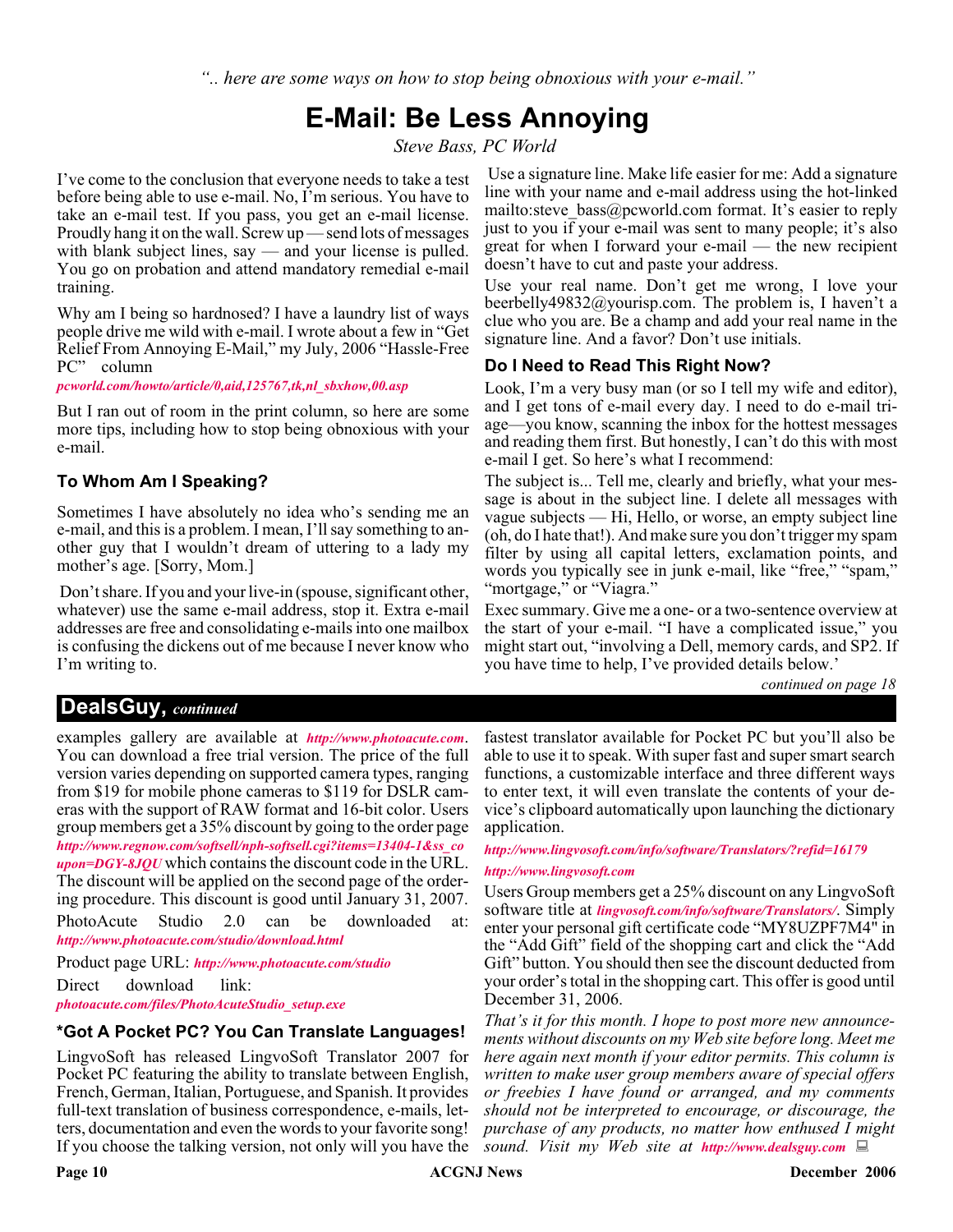### **Is Your Computer a Zombie?**

*S. Jack Lewtschuk (blacklion@royal.net), Monterey Bay Users' Group – Personal Computer (MBUG-PC)*

There are literally hundreds of thousands, perhaps millions of "zombie computers" out there. Is your computer one of them? Creating zombies out of computers used by you and me has become a major tool used by computer hackers, unscrupulous marketers, and other malicious evil-doers. A computer becomes a zombie when it performs tasks as instructed by someone other than the computer owner. The instructions given to the zombie usually involve distributing information to other computers, which the zombie computer does without notifying its owner. In every spare moment, a zombie computer sends out data, most of which is spam that tries to get someone to purchase something.

#### **Watch for "Zombie Computer" Warning Signs**

- The computer seems sluggish.
- The computer seems to be accessing the hard drive constantly.
- The mouse or keyboard becomes unresponsive.
- Excessive "bounce" notifications from people you never knowingly tried to e-mail.

These warning signs may also be symptoms of other problems, but if you see any of them you should investigate. For more information on zombie computers and spam, see the Federal Trade Commission's Operation Spam Zombies website *[ftc.gov/bcp/conline/edcams/spam/zombie/index.htm](http://www.ftc.gov/bcp/conline/edcams/spam/zombie/index.htm)*.

#### **Protect Your Computer from becoming a Zombie**

- Install a good antivirus program and make sure you update it regularly.
- Install a good two-way firewall. It will notify you when information is being sent from your computer. Unfortunately the WindowsXP firewall is not adequate for this purpose—it is "one way" only.
- Update your operating system and other software regularly.
- Use an anti-spyware program to eliminate spyware on your system.

• Check your antivirus and firewall software occasionally to make sure they are running properly — often one of the first instructions given to a zombie computer is to disable the antivirus and firewall software.

• Don't open unknown/unexpected e-mail attachments!

• Use caution when downloading software — buy from reputable companies, and be sure to read every screen as you download and install any software.

#### **Novice Corner**

So, you've decided to download a program from the Internet. Are you sure that you really need it? OK, if you can't live without it, are all of your security programs active and updated? If so, click on "download" and cross your fingers.

An Internet download usually comes with a "prompt" from your browser—you'll be asked whether to "Run" (or "Open") or to "Save" the file. What should you do? Here's the difference:

• If you select "Run", the download file will go to your "Temporary Internet Files" folder. Then it will run or open automatically.

• If you select "Save", you have to choose where the file will be stored on your hard drive (creating a "Downloads" folder on your C-drive might be a good idea at this point). The file will sit in this file until you decide to open it yourself.

• So "Run" is convenient, but "Save" gives you more control and it's generally safer. Once the file is saved, you can run a virus scan on it and examine the file. On the other hand, you shouldn't be downloading something of which you are unsure. Downloads from companies you know for instance, Microsoft, Adobe or Apple — are always OK.

Even if you do choose "Run", you may still have the option to do some checking. Internet Explorer often lets you view digital signatures from the download prompt. After you click "Run", a digital certificate message will pop up. You can click on the name listed under "Publisher" for more information. Under "Digital Signature Information", it should say, "This digital signature is OK". Otherwise, the file is high risk.

Another option you might see is a checkbox labeled something like "Always ask before opening this type of file". Other browsers might use different phrasing such as "Always perform this action with this type of file". The phrasing can be tricky — the two examples mentioned here have opposite effects. So be careful with options that include "always", "never" or "automatically". Select the setting that will alert you with **every** download. Good luck!

*There is no restriction against any non-profit group using this article as long as it is kept in context with proper credit given the author. The Editorial Committee of the Association of Personal Computer User Groups (APCUG), an international organization of which this group is a member, brings this article to you.*

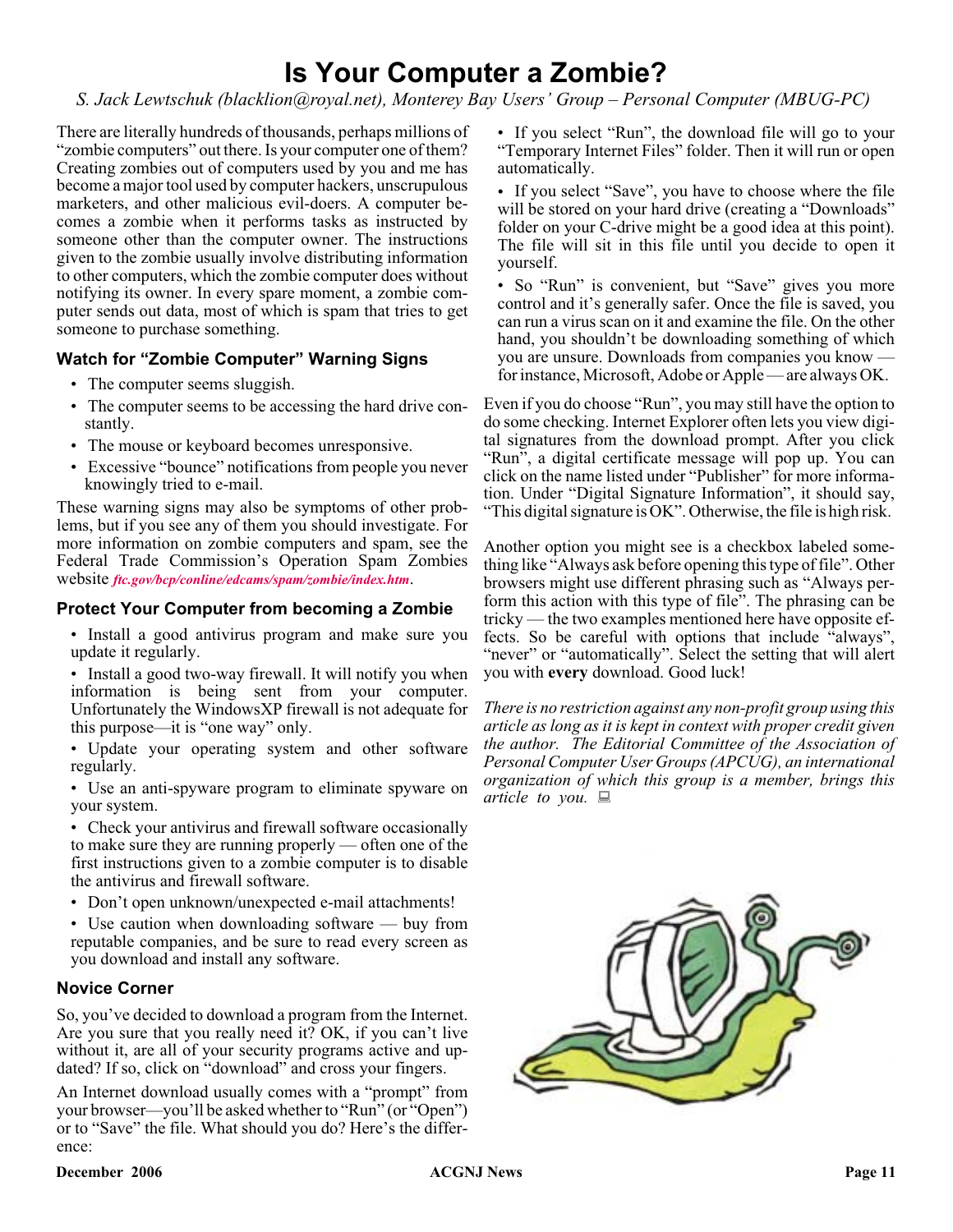### **Great Games for the Holidays Changes in Industry & Technology Overcome**

*Timothy Everingham (teveringham@acm.org), TUGNET (<http://www.tugnet.org>)*

We are now in the time when most of the computer  $\&$  console games get released, right before the holiday season. This year it even gets more complicated because of Windows Vista coming out in January and we are in the early stages of a transition to the next generation of game consoles. What makes it even worse is the collapse of the computer game industry's major trade show, E3. Game developers have had to revamp their marketing strategies for the future, yet at the same time prepare for this holiday season. This should add to consumer confusion on what to buy and when and hopefully this article will reduce that confusion.

Microsoft's new operating system, Windows Vista, increases questions for those uses of 3D oriented applications, especially games. A great part of this is DirectX 10, which is a major rewrite of DirectX and has much higher capability than current and past versions. DirectX 10 will only be available for Windows Vista and can only be used if you have a video card that supports it. (Those cards that do not have DirectX 10 support will be running DirectX 9.0L under Windows Vista). DirectX 10 cards based on Nvidia chips will start to come out in November and those based on ATI chips will start to come out in February. There will be few games with additional enhancements if you are running Vista with a DirectX 10 card when Vista launches, such as Microsoft Flight Simulator X and Crysis. It will probably be at least until mid-2007 when significant numbers of DirectX 10 enhanced or DirectX 10 only titles will arrive. So for giving gifts to 3D gamers who are going to be first adopters of Windows Vista you might want to consider giving gift certificates.

Microsoft's next generation console, the Xbox 360, has been out for about a year. It has been well accepted by the market-place and has a good number of quality game titles. Sony's Playstation 3 is more powerful and will be able to play high definition Blue-Ray disk movies, but it has been delayed by technical problems until November 17 and even then will have limited supply in the US. With the decision to allow Blue Ray Disk movies to the higher level 1080p High Definition TV instead of the former 720p only should help sales. It will also have some very good games avail- able at launch. There will be 2 versions, the standard costing \$499 and the deluxe costing \$599. Nintendo's Wii next generation console will launch on November 19. It is not as powerful as its two rivals, especially in the graphics area (Maximum Video Resolution: Wii-480p, Xbox 360-720P, PS3-1080p). However it has a very unique gyroscopic controller that is shaped like a TV remote control, which could make some very innovative gameplay (actions are evoked by your physical movement of the entire controller). The Wii's retail price will be \$249. The safe bet for buying a console now is the Xbox 360, but I would advise waiting on your decisions until the initial opinions on the PS3 and Wii consoles come out. (These will probably be found online on the video game review websites before the end of November). Remember when buying a console it is

like buying a computer. First you determine what games/applications you want to run, and then you see which console has the games/applications you want to run now or in the future.

#### **Simulation**

If you are looking a simulation, Microsoft *Flight Simulator X* (Windows XP or Vista) is a great visual experience. It is greatly improved from the last version, 2004, with great scenery and other graphics plus good missions. Be aware that to get good frame rates on this you will need a mid to high performance PC by current standards. This is the first game that can take advantage of Windows Vista only features, including DirectX 10 capabilities if you have a Direct  $X$  10 graphics card. Comes in both standard and deluxe versions.

#### **Shooters**

If you are looking for a first person shooter, *Call of Duty 3* (Activision; PS3, PS2, Xbox 360, Xbox, Wii) is third installment of the extremely successful World War 2 team-based first-person shooter series. This time it centers on the campaign from Normandy to Paris. Additionally the number of concurrent online/network players has been raised to 24.

*Battlefield 2142* (Electronic Arts, PC) is Battlefield 2 set in the future in the middle of a new ice age. Since Battlefield 2 is such a great multiplayer combat title, this is a good thing. Like the previous members of the Battlefield series, it is usually played team vs. team online or at a LAN Party. Be aware that this game has in-game advertisements and spyware is installed when you install the game that analyses data on your PC to determine which adds to display in the game. So if you don't like such things on your computer you may want to pass on this game.

If you have dreamed of firefights using automatic weapons in the glamorous Las Vegas casinos this is for you*. Tom Clancy's Rainbow Six Vegas* (Ubisoft; PC, PS3, PSP, Xbox 360) is another in the successful Rainbow Six series about the adventures of a US antiterrorist commando team. This time a large group of terrorists are attacking the Las Vegas Casinos and plan to burn them to the ground and your object is to stop them.

*Tom Clancy's Splinter Cell: Double Agent* (Ubisoft; PC, Xbox 360, Xbox, PS2, Gamecube) is another in the great Splinter Cell series where you work as a spy/ mercenary for the National Security Agency. However, this time you act as a double agent within a terrorist cell, so things get more complicated. This also has a multiplayer mode. This series is great for those who like to sneak up on the bad guys, take them out and steal or blow up their stuff.

#### **Adventure**

As for adventure games, *The Elder Scrolls IV: Oblivion* (2K games; PC, Xbox 360) has extremely beautiful and high-level graphics. It is considered an outstanding title and one with which all other adventure games are compared, but you need a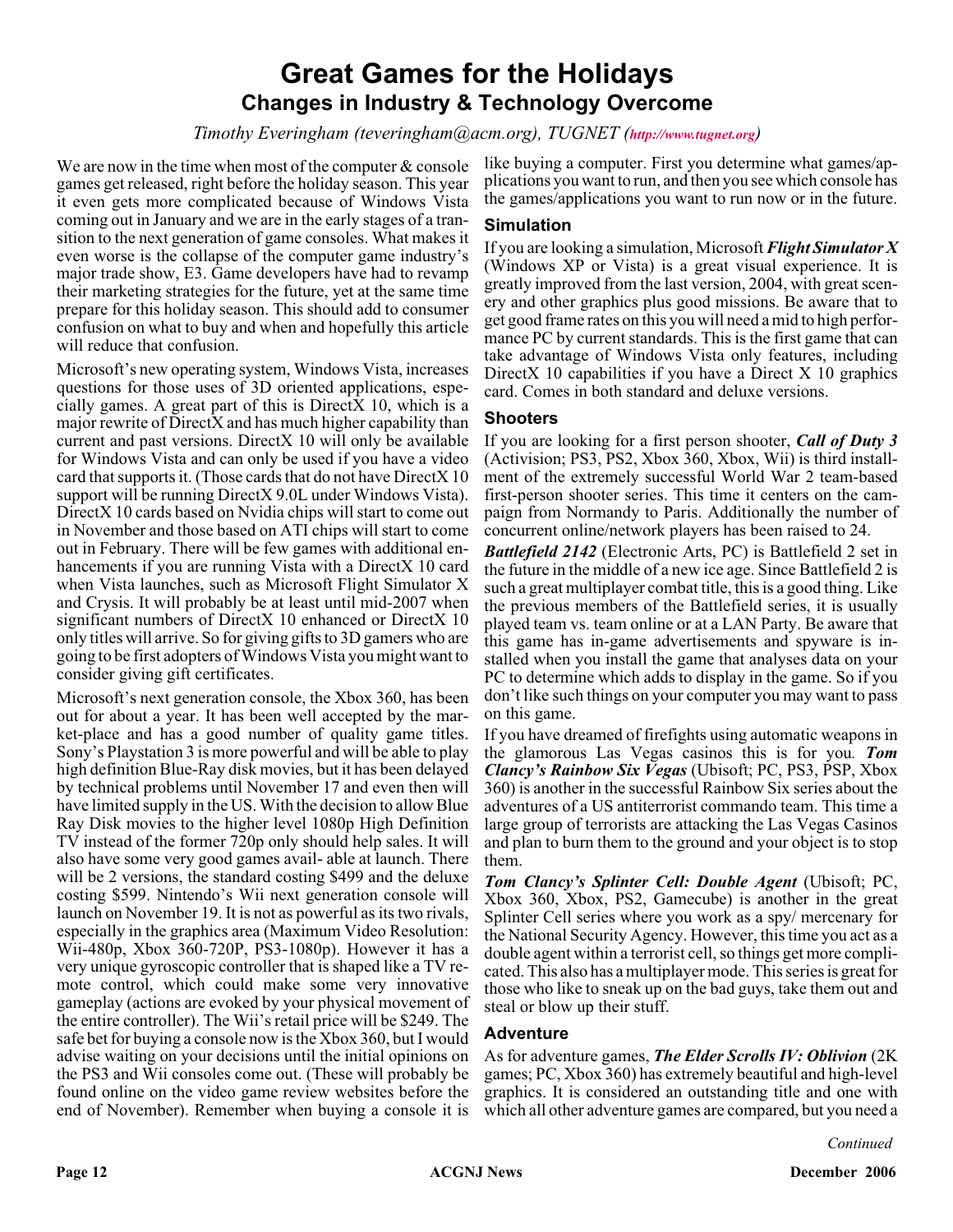#### **Games for the Holidays,** *continued*

high performance PC to play it. *Gothic 3* (JoWood, PC) is a single player adventure game in a land where humans have been enslaved by orcs. There is an evil mode where you side with the orcs, but most of the gameplay you are on the human's side. The game is much more open ended than most games, so if you get lost in non-structured game play this title is not for you.

For those who enjoyed the fantasy role playing game Neverwinter Nights, there is *Never Winter Nights 2* (Atari, PC). *Half-Life 2* (Electronic Arts) has moved to an episodic model, and so now has Sam & Max (Lucas Arts). *Sam & Max Episode 1: Culture Shock* is the first of seven episodes to come out on a monthly basis with an estimated 4-6 hours of game play each. Each episode will cost \$8.85, but you can subscribe to the entire set for \$34.95. This is an off the wall humor-ridden adventure game with a dog and rabbit team of freelance police as its heroes.

#### **Sports Games**

As for sport games, try *Tiger Woods PGA Tour 07* (Electronic Arts; PC, PS3, PS, Xbox, Xbox 360, Wii). It is extremely similar to the previous two versions, but is still a great game. For those who love golf games this is probably your best bet. *Need For Speed Carbon* (Electronic Arts; PC, PS3, PS2, PSP, Xbox 360, Xbox, Wii, Gamecube, Gameboy, DS), is the next in the successful Need For Speed street racing series. Its graphics are excellent and smooth, and there is a lot of game play and various options/paths to explore in the way you play the game.

In the good, but not expensive category look at *GTR 2* (10tacle Studios, PC). This is a GT car racing game that has gotten good reviews and has a lot to offer and you can find it for less than \$20. It was released on Sept 26; it is a new game too. For sports games, Electronic Arts has most of the best ones. You should look there first.

If you are into building rather than destroying I would recommend *Sid Meir's Railroads* (2K Games, PC). In this empire -building game you have 15 historical and fictional scenarios to chose from. Up to four players can compete online or over a network. The detailed graphic animation of the environment/world is impressive, but because of this it is recommended that you have a significantly better computer than listed in the minimum requirements.

#### **Strategy Games**

If you are looking for a real-time strategy game, look at *Company of Heroes* (THQ, PC). The detail in both the game play and the graphics makes this World War II game set in France in 1944 superior to other similar titles. You play either as the allies or the axis and control small units on a battlefield to accomplish objectives. You can play against another player or players online. Because of the graphics, low-end PCs are insufficient for this game.

Also you need to look at *Medieval 2: Total War* (Sega, PC), the fourth in the Total War historical combat real-time strategy series. The graphics and animation is so good that the game's engine is used to create animated visualizations of large-scale actual battles for documentaries shown on the His-

tory and Discovery channels. The graphics have been updated, making the even more real than in any of the previous versions and what you even saw in the TV documentary visualizations. The game takes place in Medieval Europe and you command one of the historical factions/countries that vie for power.

Look at *Warhammer: Mark of Chaos* (Namco Bandai, PC) too; a real-time strategy game with fantasy creatures and units, part of the excellent Warhammer series.

#### **Something Usual**

If you want something usual you may want to look at *Bully* (Rockstar Games, PS2). This is a boarding school simulator where you work your way up in this kid-dom.

Last year's best unusual was Destroy All Humans, a spoof on the 1950's alien invasion movies. Now *Destroy All Humans 2: Make War Not Love* (THQ; PS2, Xbox) has arrived and is set in the 1960's. It is not quite as good as the original; but with the original being so good, especially in the rolling on the floor laughing department, it still makes for a very good game. There are new consoles and a lot of new games for this holiday season, too much to cover here. For additional information go to *[www.gamespot.com](http://www.gamespot.com)* (part of CNET), *[www.ign.com](http://www.ign.com)*, *[www.gamepro.com](http://www.gamepro.com)*, *[www.gamespy.com](http://www.gamespy.com)*, or *[www.gamezone.com](http://www.gamezone.com)*.

May your games be happy and bright (we don't have to worry much about screen burn-in anymore).

*There is no restriction against any non-profit group using this article as long as it is kept in context with proper credit given the author. The Editorial Committee of the Association of Personal Computer User Groups (APCUG), an international organization of which this group is a member, brings this article to you.*

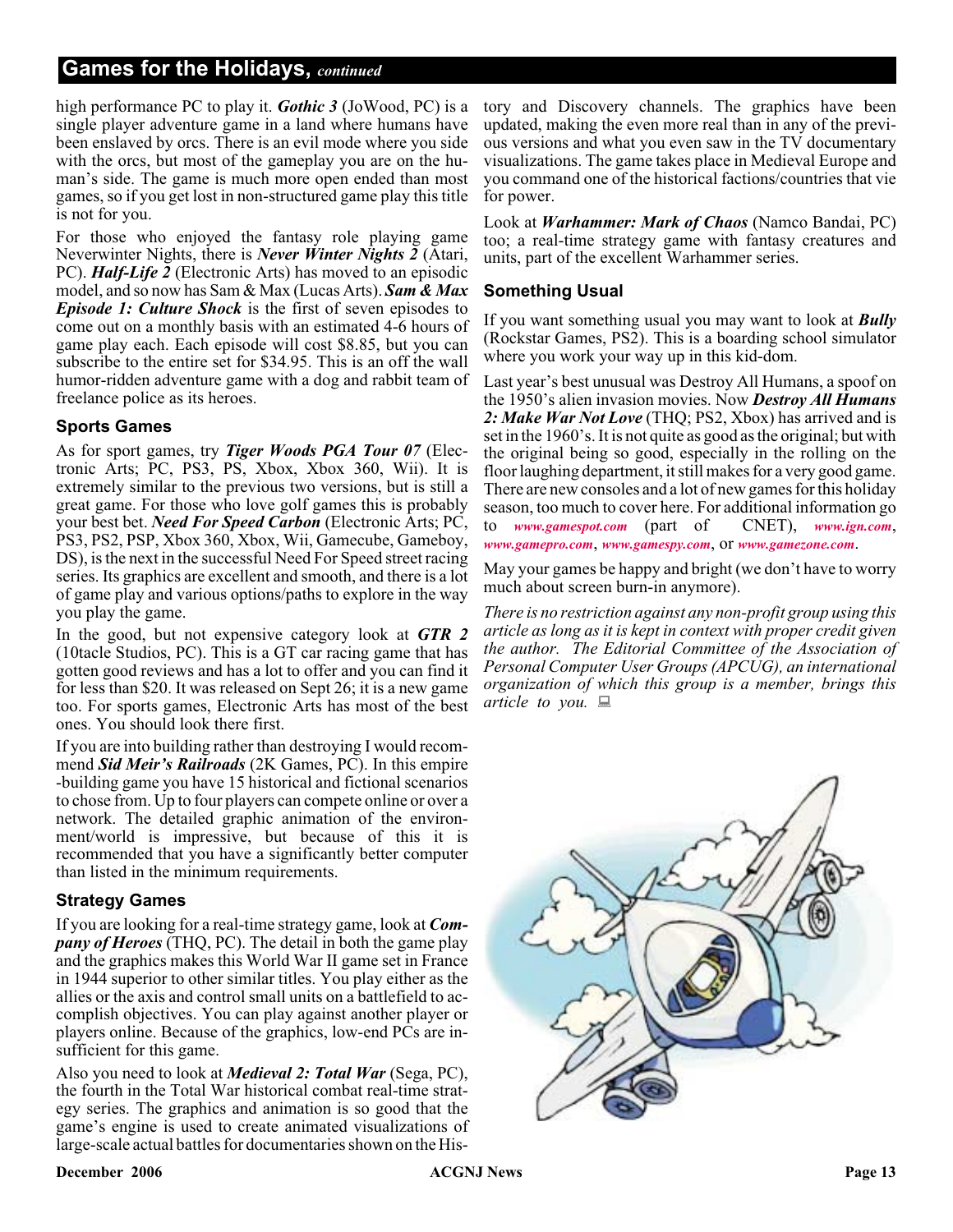#### **PHP?**

Anyone interested in a new PHP SIG (Interpreted Script Programming Language), please get in touch with John Raff (*[jraff@comcast.net](mailto:jraff@comcast.net)*). PHP is a widely-used general-purpose scripting language that is especially suited for Web development and can be embedded into HTML. If you are new to PHP and want to get some idea of how it works, try the introductory tutorial (*<http://us2.php.net/tut.php>*).

#### **NJ Gamers**

*Gregg McCarthy (greggmc@optonline.net)*

*<http://www.NJGamers.com>*

*[www.lanparty.com](http://www.lanparty.com)*

**The next Friday Night Frag will be December 8, 6 p.m. to Saturday 12 noon — 18 hours for 5 bucks!**

BYOC - Bring your own computer

BYOF - Bring your own food.

and if you don't like sitting on metal chairs... BYO chair!

#### **Window Pains**

*John Raff (jraff@comcast.net)*

*<http://www.acgnj.org/groups/winpains.html>*

This meeting is a combination of the older PC Symposium, PC User Group and Random Access Session which are now defunct. The intent is to provide the members with Windows oriented application discussions both Microsoft and Linux style. The presentation will be directed toward the more heavy technological level of attendee, although newbies are welcomed.

*December 15:* Overview of Windows Vista, presentation by Microsoft  $\Box$ 

#### **Best Choice Investment Activity**

*Norm Wiss (cut.up@verizon.net)*

#### *[http://www.acgnj.org/groups/sig\\_bcinvest.html](http://www.acgnj.org/groups/sig_bcinvest.html)*

This is a new event to ACGNJ. They will be using the Best Choice software for real-time trading. This new investing group had been previously meeting in South Amboy and has been in existence for almost a year. They are expected to join ACGNJ as members. *The group meets the first and third Tuesday of the month from 10:30 AM to 2:30 PM* at the Scotch Plains Rescue Squad building.

#### **Genealogy**

#### *Frank Warren (kb4cyc@webwarren.com)*

#### *<http://www.webwarren.com/kb4cyc/gensig.shtml>*

Genealogy SIG is for genealogists interested in computers and computer users interested in genealogy, and is a forum to assist members in furtherance of both endeavors. Meetings usually focus on genealogy more than on computers. We meet at 8 PM on the fourth Thursday of the month, but we do not meet in November or December. In addition to our Web page, we also have an electronic mailing list. Messages to the list should be addressed to *gensig@webwarren.com*. To subscribe, include the line "subscribe gensig" in the body of the message. *Next meeting in January. No meetings in November or December.*

#### **LUNICS (Linux/Unix)**

*Andreas Meyer (lunics@acgnj.org)*

#### *<http//www.acgnj.org/groups/lunics.html>*

LUNICS is a group for those who share an interest in Unix and similar operating systems. While we do quite a bit with Linux, we've also been known to discuss Solaris and BSD too. We generally meet on the first Monday of the month at 8:00 PM at the Scotch Plains Rescue Squad. See the web page for directions and more information. *Next meeting December 4.*

#### **Web Dev**

This SIG is intended to be an open forum for all Website Development techniques and technologies, to encourage the study and development of web sites of all kinds. All languages will be considered and examined. Anyone interested please contact the Chairperson in charge. The current project is a CMS for the club. Anyone interested in starting a new project, come to the meeting and announce / explain. Provide as much detail as possible. One can also send projects to the ACGNJ Newsletter editor for inclusion in the next volume.

WebDev should be an all-encompasing development and examination forum for all issues, applications, OS, languages and systems one can use to build Websites. We currently have two Web dev languages .NET and Java as SIGs but the other langages and OS need to be investigated, examined and tested; Windows, Linux, UNIX, DEC, Vax, HP etc. Intel-PC, Motorola-MAC etc. *Our next meeting December 13.*

#### **Online Auction**

#### *Bill Brown (onlineauction@acgnj.org)*

Due to overwhelming response to a seminar held on April 7, the membership decided to form a permanent group. The group will meet on the first and third Wednesdays of the month at 7:30 p.m.

There are eight topics for discussion. We will cover all types of online auctions, as members choose.During the meeting, online presence will be established and examples will be given on screen.

1. Getting Started: Different Auctions Registering. Buyer account, sellers account Navigating websites.

2. Buying and selling. An overview of searching, sniping, snuffing.

3. Finding things to sell Gnoming, Clearance, Bargain Bins, Flea Markets, Garage Sales, Solicitation

4. Listing an item. Choosing a category, Setting a Price. Buy it now strategies

- 5. Maintaining your sales. Revising and re-listing.
- 6. Collection and payment follow ups.
- 7. Packaging, shipping, Inventory management.
- 8. Going further. Ebay express, stores  $\Box$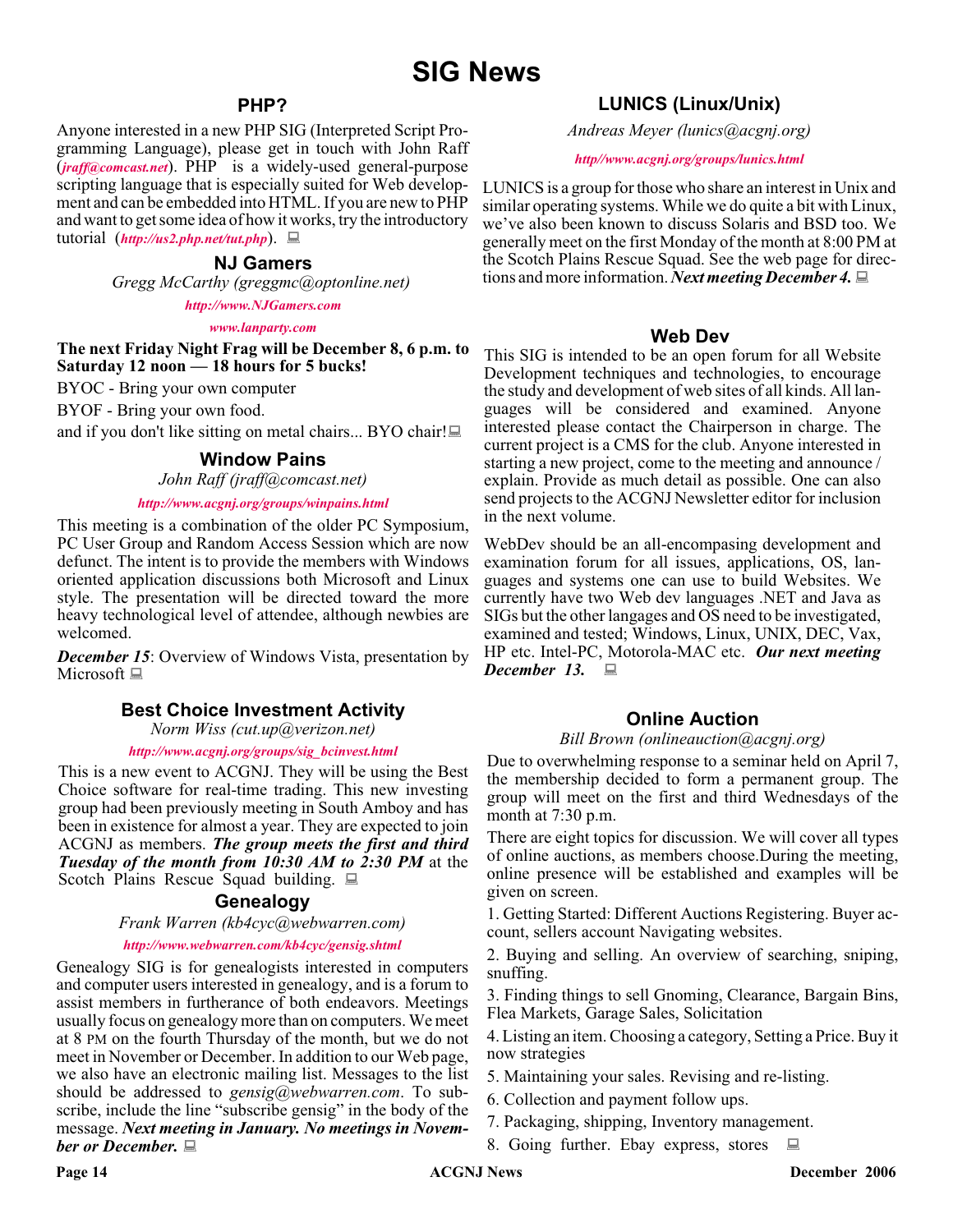### **Postscript to the HOPE 6 Convention**

*Cass and Ruth Lewart (crlewart@comcast.net), ACGNJ*

In our previous report about the HOPE 6 Hacker Convention a witness and impersonating an FBI agent. Well, all charges in NYC we mentioned that one of the speakers Steven Rambam, a well known private investigator, was supposed to show in the "Privacy Is Dead - Get Over It" presentation, how easy it is to find details past and present of any person in the audience. He even prepared a thick dossier on one of the previously selected volunteers.

Unfortunately he was arrested and led away in handcuffs earlier that day by seven FBI agents for supposedly intimidating *<http://www.hopenumbersix.net/speakers.html>*

#### **SIG News**, *continued*

**Java**

*Mike Redlich (mike@redlich.net) <http://www.javasig.org>*

The Java Users Group covers beginner, intermediate, and advanced level Java programming. Primary focus is on developing useful/practical applets and applications, but can include related topics such as Java I/O, JavaBeans, Reflection, object-oriented programming and software design issues. Meetings are held the second Tuesday of the month starting promptly at 7:30 PM.

*November 14:* Using Aspect-Oriented Programming in Your Java applications

*December 12*: To be announced  $\Box$ 

#### **C/C++ Programming**

*Bruce Arnold (barnold@blast.net)*

#### *<http://www.blast.net/barnold>*

This group is devoted to programming languages in general and C, C++, and C++ for Windows programming in particular. Each month a small but hopefully useful program (complete with source code) is presented for discussion.

#### *November: Screen Saver - Colored Night Stars*

The subject for this month was a simple screen saver program. It uses the latest C++ compiler in Microsoft's Visual Studio 2005. The object of the program is to display random colored stars on a black background. The program demonstrates the screen saver logic and graphical routines for the screen.

This is an exciting time for the C Language programming since Microsoft now has 4 different language compilers: C++, C++ Express, C-Sharp, and C-Sharp Express. These are all capable of creating Windows (tm) programs and the "Express" versions are free! Additionally, Borland has just announced that it also has four new programs that are also available in free versions. These are Turbo  $C++$ , Turbo C-Sharp, Turbo Delphi and Turbo Delpi for .NET. You may also want to check with Intel and others for their generally free evaluation versions.

#### *Our next meeting December 19.*

**December 2006 CONS Page 15 Page 15 Page 15 Page 16 Page 16 Page 16 Page 16** 

against him have been dropped and the federal prosecutor in charge of his case has been transferred to a post in the official "Siberia."

Rambam's talk has been rescheduled and took place on November 16 at the Stevens Institute of Technology in Newark, NJ. You can download the audio portion of his interesting three hour presentation given to a standing room only audience. The three segments can be found at:

#### **Investing**

*Jim Cooper (Jim@TheCoopers.org)*

*[http://www.acgnj.org/groups/sig\\_investment.html](http://www.acgnj.org/groups/sig_investment.html)*

The Investment SIG continues with presentations on how to use analysis programs TC2000 and TCNet. Large charts are presented on our pull down screen and illustrate the application of computer scans and formulas to find stocks for profitable investments. Technical analysis determines buy points, sell points and projected moves. Technical analysis can also be used on fundamentals such as earnings, sales growth, etc. *Our next meeting: December 14.*

#### **Main Meeting**

*<http://www.acgnj.org/groups/mainmeet.html>*

*Evan Williams (nhpressgo@blast.net)*

*December 1:* Tips & Tricks for MS Word and MS Excel, presented by Paul Natanson

#### **Layman's Forum**

*Matt Skoda (som359@aol.com) <http://www.acgnj.org/groups/laymans.html>*

*We meet on the second Monday* of the month to discuss issues of interest to novice users or those who are planning to get started in computing. Watch our Web page for updates and announcements.  $\Box$ 

#### **DotNet**

*Jim Wong*

*<http://www.jimw.net/acgnj/>*

*Next meeting: Meetings postponed until further notice.*

#### **Macintosh Users**

*Keith Sproul (ksproul@noc.rutgers.edu)*

This group is no longer meeting, but Keith is still available to help Mac users via telephone or email.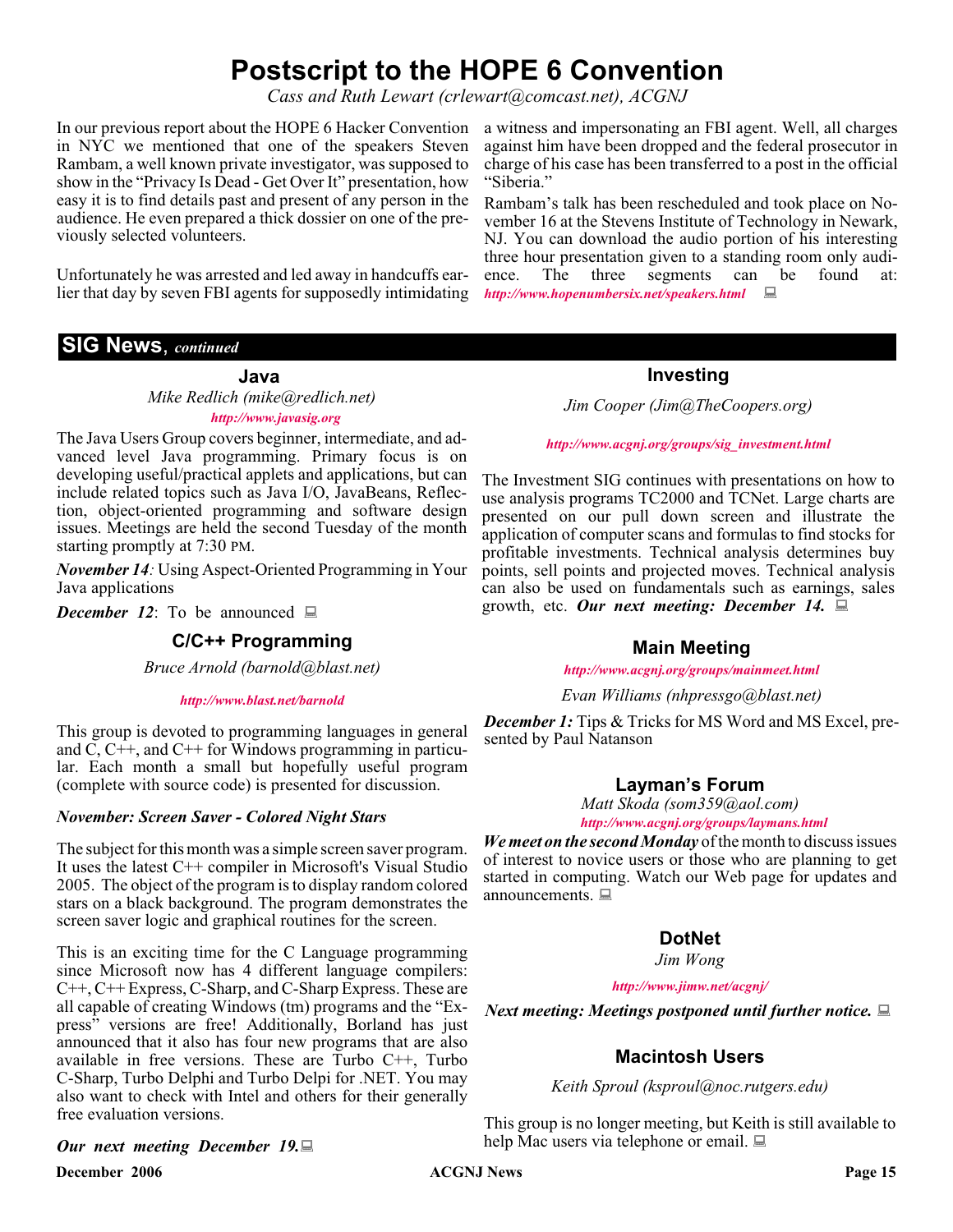### **Guru Corner**

*Jo-Anne Head (tinarock@aol.com)*

#### **Discount Computer Magazine Price List**

**As described by the DealsGuy**

| If you need help with any of the technologies listed below,<br>you can call on the person listed. Please be considerate and |                                         |                  | $1 \, yr$                                                     |         | $2 \text{ yr}$ 3 yr |       |
|-----------------------------------------------------------------------------------------------------------------------------|-----------------------------------------|------------------|---------------------------------------------------------------|---------|---------------------|-------|
| call before 10 PM.                                                                                                          |                                         |                  | <b>Computer Games</b>                                         | \$10.95 | 20.95               | 29.95 |
|                                                                                                                             | <b>Hardware</b>                         |                  | <b>Computer Gaming World</b>                                  | 14.95   | 28.95               | 41.95 |
|                                                                                                                             | <b>Scott Vincent</b><br><b>Software</b> | 973-539-8169     | Computer Shopper1                                             | 16.97   | 32.95               | 47.95 |
| <b>HTML</b>                                                                                                                 | Jo-Anne Head                            | 908-769-7385     | Dr. Dobbs Journal                                             | 15.95   | 30.95               |       |
|                                                                                                                             | Mike Redlich                            | 908-246-0410     | Mac Addict                                                    | 10.97   |                     |       |
| <b>CSS</b>                                                                                                                  | Jo-Anne Head                            | 908-769-7385     | Mac Home Journal                                              | 15.97   | 29.97               |       |
|                                                                                                                             | Frank Warren                            | 908-756-1681     | Mac World                                                     | 12.95   |                     |       |
| ColdFusion                                                                                                                  | Jo-Anne Head                            | 908-769-7385     |                                                               |         |                     |       |
| Java                                                                                                                        | Mike Redlich                            | 908-246-0410     | Maximum PC                                                    | 9.95    | 18.95               | 27.95 |
| $C++$                                                                                                                       | <b>Bruce Arnold</b>                     | 908-735-7898     | Microsoft System Journal                                      | 21.95   | 39.95               |       |
|                                                                                                                             | Mike Redlich                            | 908-246-0410     | PC Gamer                                                      | 12.95   |                     |       |
| ASP                                                                                                                         | Mike Redlich                            | 908-246-0410     |                                                               |         |                     |       |
| Perl                                                                                                                        | John Raff                               | 973-560-9070     | PC Magazine (22/44/66 Issues)                                 | 25.97   | 48.95               | 68.95 |
|                                                                                                                             | Frank Warren                            | 908-756-1681     | PC World                                                      | 16.95   |                     |       |
| <b>XML</b>                                                                                                                  | Mike Redlich                            | 908-246-0410     | Wired                                                         | 6.00    | 12.00               | 17.00 |
| e-Commerce                                                                                                                  | Rick Elbanna                            | 800-323-7575     | These prices are for new subscriptions and renewals. All or-  |         |                     |       |
| Genealogy                                                                                                                   | Frank Warren                            | 908-756-1681     | ders must be accompanied by a check, cash or Money Order.     |         |                     |       |
| Networking                                                                                                                  | <b>Scott Vincent</b>                    | 973-539-8169     | Make payable to Herb Goodman, and mail to:                    |         |                     |       |
| Home Automation                                                                                                             | Charlie Huffsmith                       | 732-549-1734     |                                                               |         |                     |       |
|                                                                                                                             | Frank Warren                            | 908-756-1681     | Herb Goodman, 8295 Sunlake Drive, Boca Raton,<br>FL 33496     |         |                     |       |
|                                                                                                                             | <b>Operating Systems</b>                |                  |                                                               |         |                     |       |
| WindowsNT                                                                                                                   | <b>Scott Vincent</b>                    | 973-361-5793     | Telephone: 561-488-4465, e-mail: hgoodman@prodigy.net         |         |                     |       |
| Windows95                                                                                                                   | Rick Elbanna                            | 800-323-7575     | Please allow 10 to 12 weeks for your magazines to start. For  |         |                     |       |
| Windows98                                                                                                                   | Rick Elbanna                            | 800-323-7575     | renewals you must supply an address label from your pres-     |         |                     |       |
| Windows3.1                                                                                                                  | <b>Ted Martin</b>                       | 732-636-1942     | ent subscription to insure the correct start of your renewal. |         |                     |       |
|                                                                                                                             | Charlie Huffsmith                       | 732-549-1734     | As an extra service I will mail a renewal notice about 4      |         |                     |       |
|                                                                                                                             | <b>Macintosh</b>                        |                  | months prior to their expiration date. I carry more than 300  |         |                     |       |
| Mac O/S                                                                                                                     | Keith Sproul                            | $(732)$ 821-4828 | titles at excellent prices — email for prices. $\Box$         |         |                     |       |

### **ACGNJ MEMBERSHIP APPLICATION**

Sign up online at http://www.acguj.org/membershipApplication.html and pay dues with PayPal.

|                 |                                          |                                                                                   | Dues      |                |                |                                    |
|-----------------|------------------------------------------|-----------------------------------------------------------------------------------|-----------|----------------|----------------|------------------------------------|
|                 | <b>US/CANADA</b>                         | <b>FAMILY OF MEMBER</b><br>(No Newsletter)                                        |           | <b>FOREIGN</b> | <b>STUDENT</b> | <b>SENIOR CITIZEN</b><br>(Over 65) |
| I Year          | \$25                                     | \$10                                                                              |           | \$55           | \$20           | \$20                               |
| 2 Years         | \$40                                     |                                                                                   |           |                |                |                                    |
| 3 Years         | \$55                                     |                                                                                   |           |                |                | \$45                               |
|                 | Mail this application and your check to: | AMATEUR COMPUTER GROUP OF NEW JERSEY, INC., P.0. BOX 135, SCOTCH PLAINS, NJ 07076 |           |                |                |                                    |
|                 |                                          | New Member Renewal                                                                |           | Address Change |                |                                    |
| First Name      |                                          |                                                                                   | Last Name |                |                | Phone                              |
| Mailing Address |                                          |                                                                                   |           |                |                | E-Mail                             |

What topics would you like to see covered at club meetings?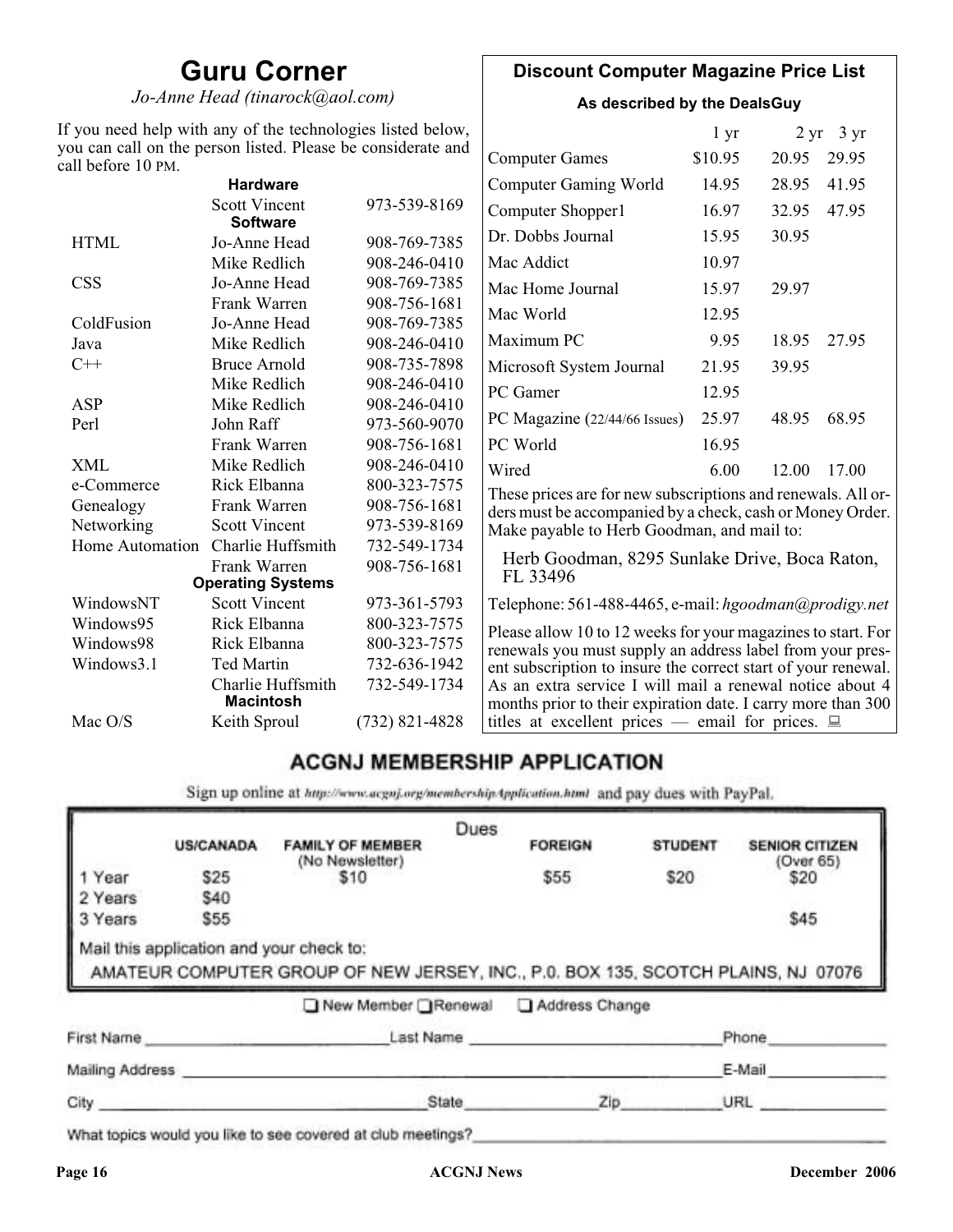| <b>Other Local Computer Groups</b>                                                                                                                                             |                                                                                                                                                    |                                                                                                                                                                      |  |  |  |
|--------------------------------------------------------------------------------------------------------------------------------------------------------------------------------|----------------------------------------------------------------------------------------------------------------------------------------------------|----------------------------------------------------------------------------------------------------------------------------------------------------------------------|--|--|--|
| <b>Princeton Macintosh User Group:</b> 7:15 pm 2nd<br>Tuesday, Jadwin Hall, A-10, Washington Rd,<br>Princeton, $(609)$ 252-1163, www.pmug-nj.org                               | NY/NJ/CT Relational Database User Group:<br>Corporate and independent users. (212) 839-0125                                                        | <b>New York PC:</b> 3rd Thurs, 7 pm, PS 41, 116 W<br>11th St. For info call hotline, (212) 533-NYPC,<br>http://www.nypc.org                                          |  |  |  |
| <b>Computer Education Society of Philadelphia:</b><br>Meetings & Workshops at Jem Electronics, 6622<br>Castor Ave, Philadelphia PA. www.cesop.org/                             | Brookdale Computer Users Group: 7 pm,3rd<br>Friday, Brookdale Community College, Bldg<br>MAN Rm 103, Lincroft NJ. (732)-739-9633.<br>www.bcug.com  | NJ Macintosh User Group: 8 pm, 3rd Tuesday,<br>Allwood Branch Library, Lyall Rd, Clifton NJ.<br>$(201)$ 893-5274 http://www.njmug.org.                               |  |  |  |
| PC User Group of So. Jersey: 2nd Mon., 7 pm,<br>Trinity Presb. Church, 499 Rt 70 E, Cherry Hill,<br>NJ. L. Horn, (856) 983-5360<br>http://www.pcugsj.org                       | Hunterdon Computer Club: 8:30 am, 3rd Sat,<br>Hunterdon Medical Center, Rt 31, Flemington NJ.<br>www.hunterdoncomputerclub.org. (908)<br>995-4042. | NY Amateur Computer Group: 2nd Thurs, 7<br>pm, Rm 806 Silver Bldg, NYU, 32 Waverly Pl,<br>NYC http://www.nyacc.org                                                   |  |  |  |
| Morris Micro Computer Club: 2nd Thurs., Bill<br>Traywick, (201) 635-5393                                                                                                       | Central Jersey Computer Club: 8 pm, 4th Fri-<br>day, Rm 74, Armstrong Hall, Trenton St. College.<br>Rich Williams, (609) 466-0909.                 | NJ PC User Group: 2nd Thurs, Monroe Rm at<br>Wyckoff Public Library, 7 pm. Maureen Shannon,<br>(201) 853-7432, www.njpcug.org                                        |  |  |  |
| <b>Philadelphia Area Computer Society: 3rd Sat, 12</b><br>noon Main Meeting, groups 8 am-3 pm. Upper<br>Moreland Middle School, Hatboro PA. (215)<br>842-9600. www.pacsnet.org | Fairlawn Computer Club: Last Monday,<br>Fairlawn Senior Citizen Center. Joe Mathias<br>(fair.lawn.computer. club@juno.com)                         | Princeton PC Users Group: 2nd Monday,<br>Lawrenceville Library, Alt Rt 1 & Darrah Lane,<br>Lawrenceville, Paul Kurivchack (908) 218-0778,<br>http://www.ppcug-nj.org |  |  |  |
| Workshop Hands-On: 2 PM to Midnight on last Saturday of the month First United Methodist Church Church and Atlantic Streets (one mile from GSP)                                |                                                                                                                                                    |                                                                                                                                                                      |  |  |  |

ht on last Saturday of the month. First United Methodist Church, Church and Atlantic Streets (on exit 117A), Aberdeen NJ. Bring your project, computer and extension cord. For information call Burke Mawby, (908) 566-7445.

## **Classified**

**FREE TO MEMBERS**. Use our classified ads to sell off your surplus computer stuff. Send copy to Classified, ACGNJ NEWS, P.O. Box 135, Scotch Plains NJ 07076 or e-mail to the editor, *bdegroot@ptd.net*. Classified ads are free to members, one per issue. Non-members pay \$10. Send check payable to ACGNJ Inc. with copy. Reasonable length, please.



Member of The Association of

Personal Computer User Groups

*<http://www.apcug.net>*

#### **Radio and TV Programs**

**Computer Radio Show**, WBAI 99.5 FM, NY, Wed. 8-9 p.m.

**Software Review,** The Channel, Saturday  $10-10:30$  p.m.

**On Computers**, WCTC 1450 AM, New Brunswick, Sunday 1-4 p.m. To ask questions call (800) 677-0874.

**PC Talk**, Sunday from 8 p.m. to 10 p.m., 1210 AM Philadelphia. 1800-876-WPEN, Webcast at *<http://www.pctalkweb.net>*.

#### **MarketPro Shows**

*<http://www.marketpro.com/>*

**June 3-4**: NJ Convention Center, Edison

**June24-25**, Meadowlands Expo Center Secaucus

#### **Directions to Meetings at Scotch Plains Rescue Squad, 1916 Bartle Ave., Scotch Plains NJ**

#### **From New York City or Northern New Jersey**

Take Route 1&9 or the Garden State Parkway to US 22 Westbound.

#### **From Southern New Jersey**

Take Parkway north to Exit 135 (Clark). Stay on left of ramp, follow circle under Parkway. Bear right to Central Avenue; follow to Westfield and under RR overpass. Left at light to North Avenue; follow to light in Fanwood. Right on Martine (which becomes Park Ave). Right on Bartle Ave in middle of shopping district.Scotch Plains Rescue Squad (2-story brick) is located on the right. Do not ing. park in the row next to the building — you'll be towed.

#### **From I-78 (either direction)**

Take exit 41 (Scotch Plains); follow signs to US 22. Turn right at mile past Terrill Road and immediately past the overpass. Exit onto light at bottom of hill and use overpass to cross Rt. 22. Follow US 22 Park Avenue South and follow the directions above to the Rescue Westbound directions.

#### **December 2006 CONS Page 17 Page 17 Page 17 Page 17 Page 17 Page 17**

#### **From US 22 Westbound**

Territors

 $178$ 

Borle Ave

Scotch Pigins

Rescue Sound

Exit at Park Avenue, Scotch Plains after McDonalds on the right, diagonally opposite Scotchwood Diner on the left, immediately before the overpass. After exiting, turn left at the light and use overpass to cross US 22. Bear right at bottom of ramp to continue south on Park Avenue. Turn left at the second light (a staggered intersection). Scotch Plains Rescue Squad (2-story brick) is on the right. Do not park in the row next to the building — you'll be towed. We meet on the second floor, entering by the door at the right front of the build-

Amold Auditorium

 $\sqrt{1.5.22}$ 

ш

Echo Queen

Diner

Garden State Park

**Ext1 135** 

#### **From Western New Jersey**

Take US 22 Eastbound to the Park Avenue exit. The exit is about a Squad building.  $\Box$